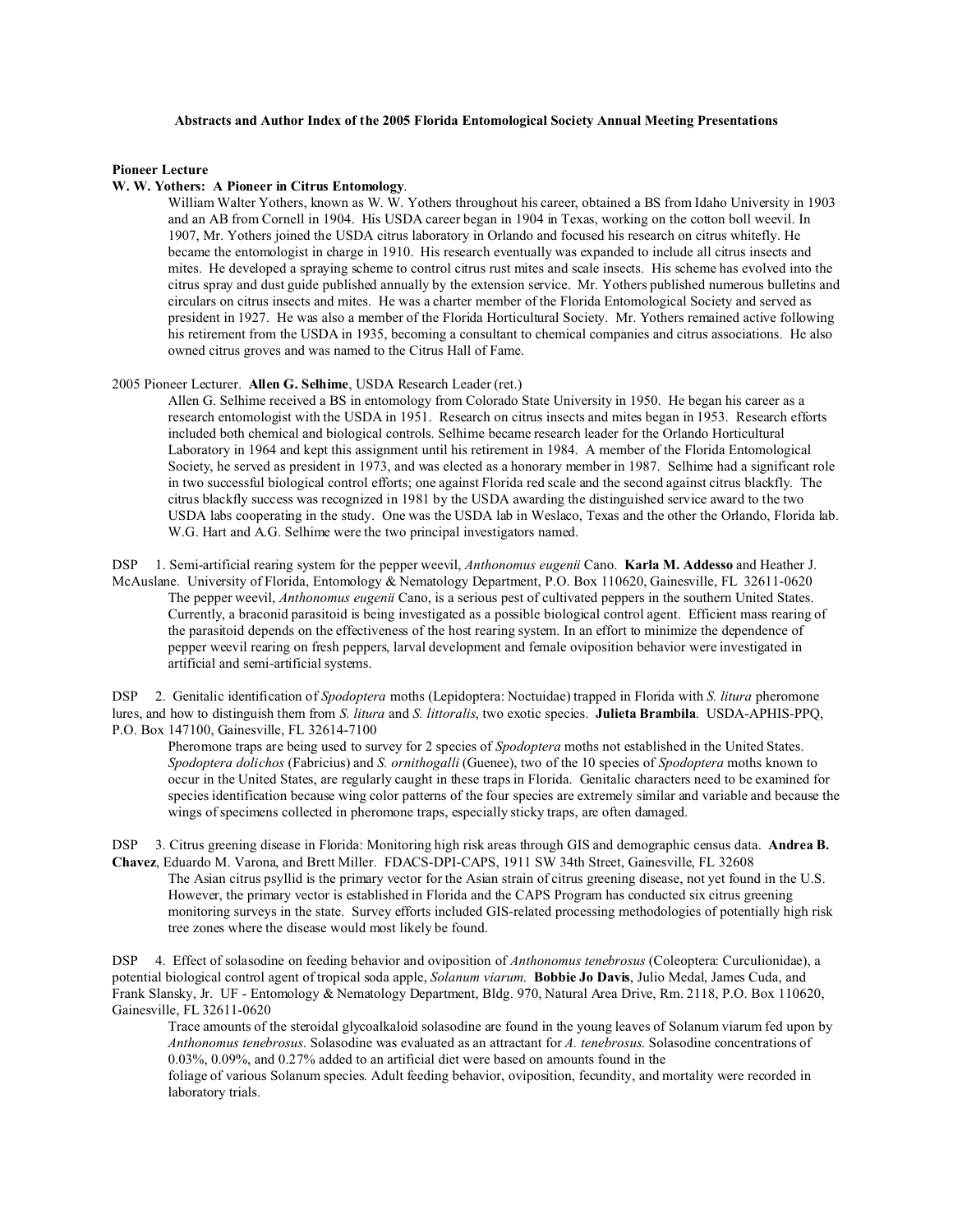DSP 5. Defoliator pests of plantain (*Musa* AAB, sub-group plantain cv. Hartón) in western Venezuela. **Oscar Domínguez**, Raúl Ramírez, Eleodoro Inciarte, and M. Esther Burgos. Unidad Técnica Fitosanitaria, Facultad de Agronomía, La Universidad del Zulia, Maracaibo, Venezuela.

Banana and Plantain (*Musa* spp.) are one of the most important crops grown in Venezuela. Defoliators have been one of the most important pests in these crops. Since November 1995 a faunistic study was carried out on 32 production units (Francisco Javier Pulgar, Colón and Baralt counties of Zulia state) to determine the lepidopteran pest species associated to plantain. Twenty-six genera of defoliators were identified representing twelve families of Lepidoptera and one Coleoptera, such as: *Antichloris viridis, Caligo memnon, Opsiphanes tamarindi, Automeris incarnata, Apatelodes* sp. and the Chrysomelidae (Eumolpinae) *Allocolaspis insidiosa.*

DSP 6. Development of a pheromone-based synthetic attractant for the cactus moth. **N. D. Epsky,** B. D. Dueben, S. D. Hight, J. E. Carpenter, P.E.A. Teal, and R. R. Heath. USDA/ARS, SHRS, 13601 Old Cutler Rd., Miami, FL 33158 Chemical components of the female-produced pheromone were determined by extracting abdominal glands and by collecting volatile chemicals from calling females. Laboratory bioassays using olfactometers and flight tunnels determined that a three component blend was effective in producing a response in virgin male moths. Field tests were used to evaluate male response to traps baited with lures formulated at different dosages and blend ratios in comparison with traps baited with live virgin females.

DSP 7. An expert/information system: Weevil biological control agents of aquatic and terrestrial weeds in the United States and Canada. **M. Haseeb**, C.W. O'Brien, and R.W. Flowers. Center for Biological Control, Florida A&M University, Tallahassee, FL 32307-4100

Aquatic and terrestrial weed managers need to be able to identify weevil biocontrol agents. This requires access to quality identification tools and techniques. Using diagnostic characters of 40 species in 28 genera of beneficial weevils, and high quality Auto-Montage 3D images, we have developed a computer based Expert/Information System to aid in identifying these weevils. Also provided is detailed information on each species including biology, hosts, collection techniques, specific damage and overall damage.

DSP 8. From bugs to bases: Determining function, related pathways, and cellular location of gene products through EST annotation. **Laura E. Hunnicutt** and Wayne B. Hunter. USDA ARS USHRL, Subtropical Insects Research Unit, 2001 S. Rock Rd., Ft. Pierce, FL 34945

The primary goal of our lab is to gain insight into the transcriptome of economically important insects. A large part of our efforts thus far have focused on the clustering and assemblage of EST sequencing projects derived from wholeinsect and tissue-specific cDNA libraries encompassing genera within the Hemiptera, Homoptera, Hymenoptera, and Coleoptera. The ESTs were subsequently annotated using an array of publicly-available databases to correlate each sequence with a comprehensive ontology which integrates a putative molecular function, biological process, and cellular component. Compilation of transcriptome surveys such as this are vital to the identification of genes that play key roles in insect growth and development, reproductive physiology, behavior, pathogen-vector interactions, and stress response. Armed with this information, we are able to develop novel pest management strategies that will 'downregulate' gene expression thereby reducing or inhibiting the action of targeted genes.

DSP 9. Reducing glassy-winged sharpshooters using insect-infecting viruses, *Homalodisca coagulata* (Say) (Hemiptera: Cicadellidae). **Wayne B. Hunter**, Ute Albrecht, and Diann Achor. United States Horticultural Research Lab, USDA-ARS, Subtropical Insect Research Unit, Fort Pierce, FL, 34945

Pierce's Disease of grapes, which is caused by the bacterial pathogen *Xylella fastidiosa*, threatens the national viticulture industry. The glassy-winged sharpshooter is the primary vector of Pierces Disease due to a larger host range, larger size and ability to fly long distances, and the ability to transmit multiple strains of *Xylella*. Insect viral pathogens of leafhoppers have yet to be examined as potential microbial control agents. Results: GWSS adults were successfully infected with Whitefly Iridovirus, WFIV that had been propagated in *Trichoplusia ni* larvae. Virus infection caused reduced longevity and fecundity of GWSS. Adults were infected by microinjection and sprays. Infected individuals transmitted the virus to 'healthy' cohorts when caged together, suggesting an aerosol mode of transmission. Detection of virus positive eggs suggests that WFIV may also have a transovarial mode of transmission.

DSP 10. Molecular characterization of Δ9 desaturase 1 from the glassy-winged sharpshooter, *Homalodisca coagulata* (Hemiptera: Cicadellidae). **C.S. Katsar**, W.B. Hunter, P. Dang, and C. A. Cleland. Subtropical Insect Research Unit, United States Horticultural Research Lab, USDA-ARS, Fort Pierce, FL, 34945

We report the isolation and characterization of a  $\Delta$ 9 desaturase from the glassy-winged sharpshooter, *Homalodisca coagulata* (Hemiptera). The cDNA isolated encodes for a 367 amino acid belonging to Family 1 of ProDomain fatty acid desaturases. Conserved motifs and *in silico* analyses confirm this protein is a Stearoyl-CoA  $\Delta$ 9 desaturase-1 with a preference for a 16-carbon substrate. The protein appears to have three structural domains and sustains no significant homology with previously established desaturase crystalline structures.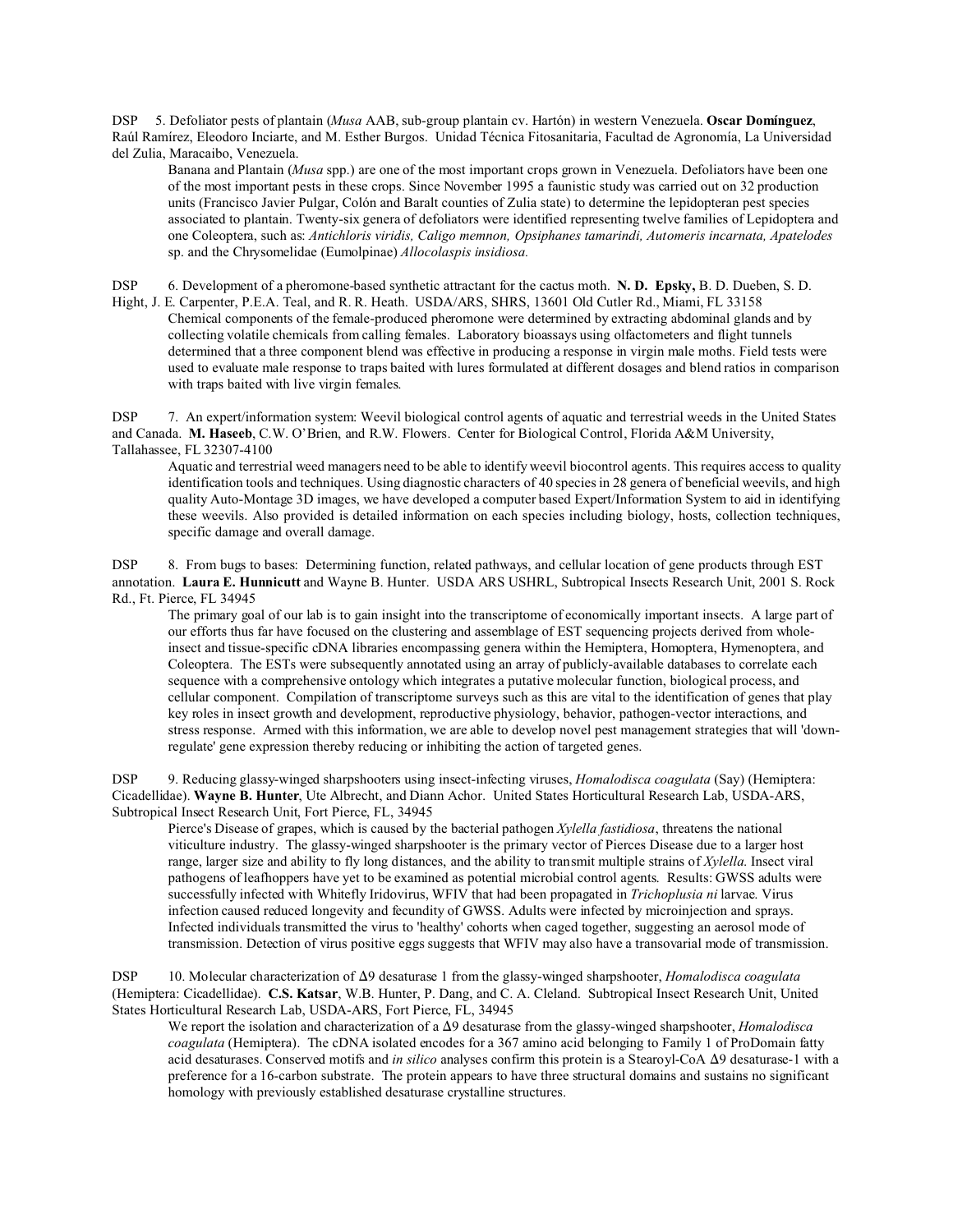DSP 11. Delta-9 desaturase from the *Diaprepes* root weevil. **C.S. Katsar**, W.B. Hunter, and S.L. Lapointe. Subtropical Insect Research Unit, United States Horticultural Research Lab, USDA-ARS, Fort Pierce, FL, 34945

Diaprepes root weevils, DRW, cost citriculture millions of dollars in lost production. DRW has spread to Texas, and is a threat to California agriculture. New strategies to monitor and limit damage to crops are needed. More effective trapping and management strategies depend upon identification of attractants or pheromones for this species. A full length cDNA was cloned and characterized from the DRW and the protein characterized *in silico* to determine if pheromone precursors were present.

DSP 12. Molecular Analysis of capsid protein of *Homalodisca Coagulata* Virus-1. A new virus from the glassy-winged sharpshooter, *Homalodisca coagulata* (Say) (Hemiptera: Cicadellidae). **C.S. Katsar**, W.B. Hunter, P.M. Dang, and J.X. Chaparro. USDA-ARS Horticultural Research Lab, 2001 South Rock Road, Fort Pierce, FL 34982

Capsid proteins have been shown to be a suitable templates for phylogenetic studies in viruses. A new insect infecting virus, isolated from the glassy-winged sharpshooter, thus named, *Homalodisca Coagulata Virus-1* (HoCV-1) is related to members within the Dicistroviridae, and appears to form a new clade within the within the newly recognized genus *Cripavirus*. HoCV-1 increases sharpshooter mortality by ~20%. Structural Analysis of the HoCV-1 capsid protein identified significant structural homology with established *Cripavirus* crystalline structures.

DSP 13. A rice dwarf-like virus isolated from the salivary gland of the glassy-winged sharpshooter, the vector of Pierce's disease of grapes. **C.S. Katsar**, and W.B. Hunter. Subtropical Insect Research Unit, United States Horticultural Research Lab, USDA-ARS, Fort Pierce, FL, 34945

The Reoviridae are large, architecturally-complex viruses containing segmented double-stranded RNA genomes that infect plant hosts through insect vectors. Rice Dwarf Virus (RDV) is a leafhopper-transmitted member of the Phytoreoviridae that infects graminaceous hosts. Since the Glassy-winged sharpshooter, GWSS, Homalodisca coagulata, has become established in California it has drawn attention as the main vector of Pierce's Disease of grapes, however, recent findings suggest that other crops are also at risk from this fast spreading insect pest. A Rice Dwarflike virus was isolated from the salivary gland of the GWSS. The presence of Rice Dwarf-like virus indicates that the GWSS may be causing more economic damage than just as a vector of Pierce's Disease, and expanded monitoring in other crops that are susceptible to RDV and related viruses would be prudent

DSP 14. Phylogenetic analysis of delta-9 desaturases within the Hemiptera. **C.S. Katsar** and W.B. Hunter. Subtropical Insect Research Unit, United States Horticultural Research Lab, USDA-ARS, Fort Pierce, FL, 34945

Fatty acid desaturases are subdivided into two families. The first family comprises the Stearoyl-CoA desaturases (SCD), while the second family is comprised of the Stearoyl-Acyl Carrier proteins. Amino acid sequences, conserved functional motifs, and *in silico* analyses phylogenetic analyses delineate the  $\Delta$ 9 desaturases 1 within the Hemiptera into distinct clades with specific catalytic functions.

DSP 15. Sharpshooter herbivory: Targeting the bulls-eye between aphid and caterpillar signature defense responses. **Jerry Mozoruk**, Laura Hunnicutt, Michael Bausher, Ronald Cave, and Wayne Hunter. USDA ARS USHRL 2001 S. Rock Road, Fort Pierce, FL 34945

Using nylon filter microarrays, we analyzed the expression profile of 1731 unique genes from the vascular transcriptome of *Citrus sinensis* L. Osbeck challenged by herbivory from the glassy-winged sharpshooter (GWSS), *Homalodisca coagulata* (Say). Transcripts encoding proteins functioning in direct defense, defense signaling, ROS scavenging and abiotic stress as well as proteins with unknown function were increased. Interestingly, several of the GWSS-responsive transcripts lack a significant match to any publicly deposited protein sequence signifying their potential as novel genes involved in plant defense, wound response or abiotic stress. Contrary to studies involving sapfeeding insects, we observed weak induction of SA-regulated genes. Instead, transcript profiles suggested similarities to wounding through JA-independent pathways, perhaps driven by endogenous ethylene and a close association with dehydration stress.

DSP 16. Influence of juvenile hormones and protein on male Caribbean fruit fly (Diptera: Tephritidae) sexual success. **Rui Pereira**, John Sivinski, and Peter Teal. Center for Medical, Agricultural and Veterinary Entomology P.O.Box 14565, Gainesville, FL 32604, USA

Juvenile hormone levels and adult diet have important effects on the attractiveness and competitiveness of the male Caribbean fruit fly (CFF). Laboratory and field cage experiments were conducted to compare male CFF sexual performance when submitted to four different hormone and diet combinations. In both types of experiments, male competitiveness was due clearly improvement of hormone application, protein supply, and interaction of hormone and protein.

DSP 17. The importance of color pattern in the speciation of *Heliconius heurippa* (Lepidoptera: Nymphalidae). **Christian Salcedo**. McGuire Center for Lepidoptera and Biodiversity, Florida Museum of Natural History, S.W. 34th Street and Hull Road, P.O. Box 112710, Gainesville, Fl 32611-8525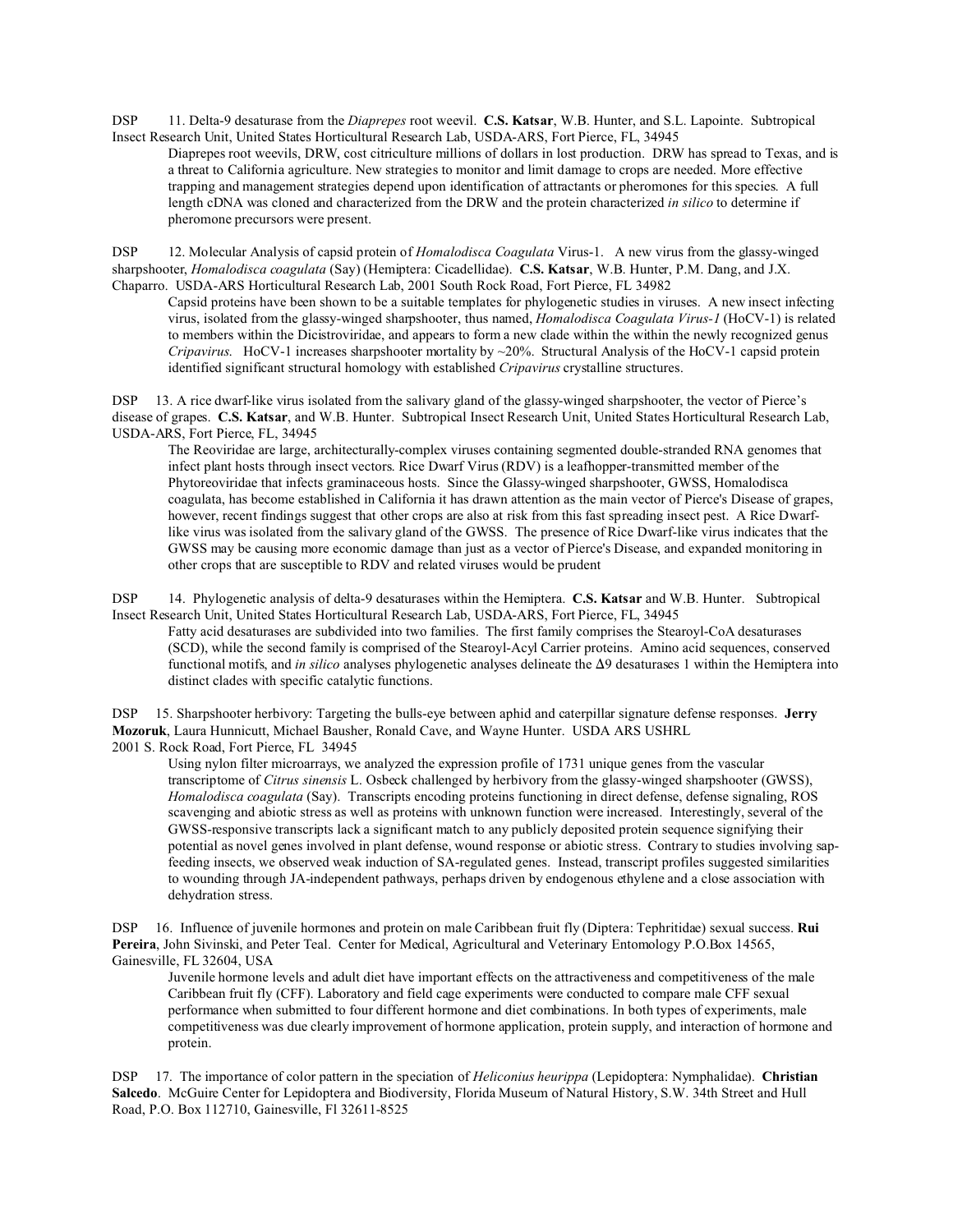*Heliconius heurippa* represents a possible case of speciation associated to introgressive hybridization. This particular species presents a wing color pattern that combines genetic elements from its possible parental species: *H. melpomene* and *H. cydno*. Butterfly models were used in approach and courtship experiments to test if sexual selection associated to wing color pattern has influenced the speciation of *H. heurippa*. The results conclude that mate choice associated to wing color pattern is not only important to the precigotic reproductive isolation but also possibly played a keyrole in the origin of *H. heurippa* through hybridization between *H. melpomene* and *H. cydno*.

DSP 18. Inherited sterility a potential tool for risk assessment of biological control agents: Effects of radiation treatment on *Cactoblastis cactorum* oviposition preference. **Colothdian D. Tate** and James E. Carpenter. USDA-ARS, CPMRU, P.O. Box 748, 2747 Davis Rd., Tifton, GA 31793-0748

Radiation induced-inherited sterility is possible in *Cactoblastis cactorum* (Berg) and full sterility occurs in the F<sub>1</sub> generation when irradiated males mate with non-irradiated females. Release of these females in the field could provide a unique opportunity to evaluate *C. cactorum* host range, preference, and suitability without risk of establishing a breeding population. We evaluated oviposition preference of female *C. cactorum* mated with irradiated and nonirradiated males in caged greenhouse studies, using whole plants and cladodes.

DSP 19. An extracellular Cu Zn superoxide dismutase from *Lysiphlebus testaceipes*. **Allen Weathersbee** and Laura Boykin. USDA, ARS, USHRL, 2001 South Rock Road, Fort Pierce, FL 34945

A cDNA encoding extracellular Cu Zn superoxide dismutase (SOD) was cloned from the parasitoid *Lysiphlebus testaceipes*. The protein precursor is 172 aa long and contains a 16 aa extracellular signal cleavage sequence at the amino terminal. SODs are antioxidant enzymes, and for parasites such as *L. testaceipes*, may provide additional protection against oxygen-mediated, host defenses. We provide a homology model of *L. testaceipes* SOD and discuss structural conservation among members of this ancient gene family.

DSP 20. Evaluation of traps performance for the detection of the Banana Root Borer *Cosmopolites sordidus* on plantain crops. **R. A. Franqui**, José A. Chavarría-Carvajal, and Carlos Flores-Ortega. Department of Horticulture, University of Puerto Rico-Mayagüez Campus

Adult populations of the Banana Root Borer *Cosmopolites sordidus*, were surveyed in plantains during an 18 months period using two trap systems; (1) pseudostem traps (control) and (2) a commercial trap + Cosmolure®. In addition, the relationship between adults capture and larval densities in plantain corms was examined. The most effective trap system was the commercial trap + Cosmolure®; the sex ratio was not significantly different from 1:1.

DSP 21. The first observed association between nematodes and carpenter bees. **Natsumi Kanzaki**. Fort Lauderdale Research and Education Center, University of Florida/IFAS, Ft. Lauderdale, FL

The adults of the large Japanese carpenter bee, *Xylocopa appendiculata circumvolans* were caught at Kyoto, Japan, and were dissected to examine for nematode infection. Forty-six percent of the bee harbored third stage dauer juveniles of unidentified *Aphelenchoides* sp. This nematode may be an undescribed species because of the isolation afforded by its unique association with a carpenter bee in wood. However, further morphological and molecular studies are needed to describe this species.

DSP 22. *Diachasmimorpha longicaudata* entomopoxvirus (DlEPV) DNA is present in eggs of the parasitic wasp *D. longicaudata*. **L.F. Matos** and P.O. Lawrence. University of Florida/ Entomology and Nematology Dept., Gainesville, Fl 32611-0620

*Diachasmimorpha longicaudata* (Dl) (Braconidae) introduces a poxvirus into *Anastrepha suspensa* (Tephritidae) larvae during oviposition. The *Dl* entomopoxvirus (DlEPV) abrogates the larva's immune system, insuring egg survival. DIEPV virions abound in the poison gland of the female wasp but it is unknown how wasp larvae acquire the virus. Using DNA dot-blots and PCR we found DlEPV DNA within DNA from wasp eggs. These data suggest that part or all of the DlEPV genome is transmitted vertically.

1. Advances in management methods for lobate lac scale, *Paratachardina lobata*. **Forrest W. (Bill) Howard**. University of Florida/IFAS, Ft. Lauderdale Research & Education Center, Davie, FL.

2. *Metamasius callizona*, an immigrant bromeliad-eating weevil, and Florida's native bromeliads. **Teresa Cooper**. University of Florida/IFAS, Entomology & Nematology Department, Gainesville, FL.

3. *Cactoblastis cactorum* (Lepidoptera: Pyralidae): An update on the biology, current distribution and prospects for management of the cactus moth. **James P. Cuda**, Stephanie Bloem, James E. Carpenter, and Stephen D. Hight. University of Florida/IFAS, Entomology & Nematology Department, Gainesville, FL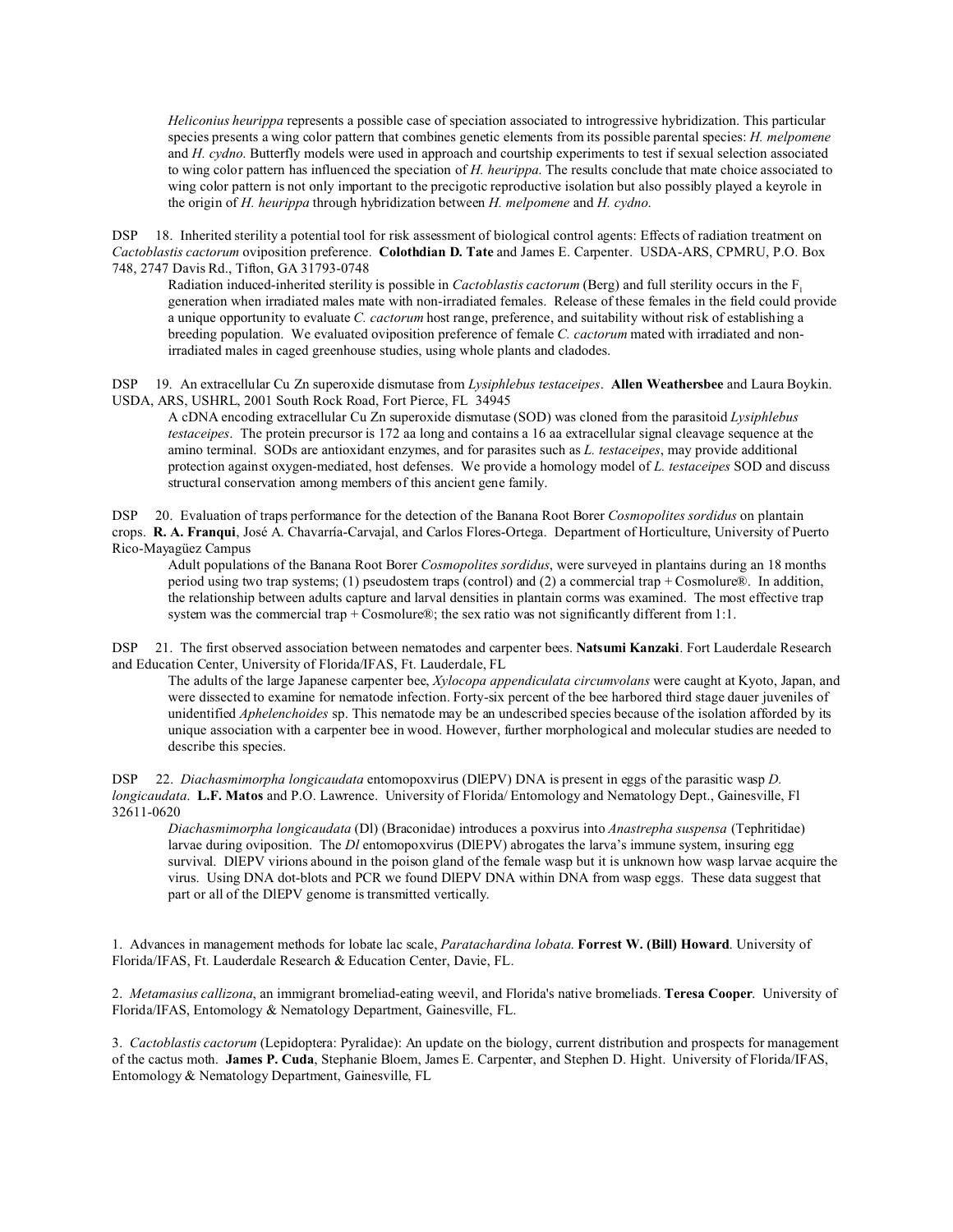4. Updates on pink hibiscus mealybug and sweet potato whitefly, biotype 'Q'. **Lance Osborne**. University of Florida/IFAS, Mid-Florida Research & Education Center, Apopka, FL.

5. Invasive termite pest species in Florida. **Nan-Yao Su**. University of Florida/IFAS, Ft. Lauderdale Research & Education Center, Davie, FL.

6. Meet the white-footed ant. **John Warner**. University of Florida/IFAS, Ft. Lauderdale Research & Education Center, Davie, FL.

7. Current efforts to exclude invasive pests at the port of entry. **Fernando Lenis**. USDA APHIS PPQ, Miami Inspection Station Miami, FL.

The introduction of invasive pests represents a significant threat to the health of animals, plants and ecosystems of the US. To prevent such introduction, Plant Protection and Quarantine (PPQ) performs many exclusion activities at ports of entry. Creation of the Department of Homeland Security (DHS) in 2003, resulted in the transfer of many inspection activities and personnel to DHS' Customs and Border Protection (CBP). Today, PPQ and CBP employ inspections to detect pests, deter potential threats, and protect agricultural production and infrastructure from terrorism. PPQ retained responsibility for exclusion activities (AQI) in the areas of policy development, pest identification, preclearance operations, training, export certification, inspection of propagative material, enforcement of CITES regulations, budget, and quality assurance of effectiveness of all Federal AQI inspections and related activities.

Regarding Florida, in fiscal year 2004, the port of Miami processed about 83% of all cut flowers, 73% of all propagative material, and 53% of all fruits and vegetables entering through US airports. The Port of Miami (POM) is home to the largest container seaport in Florida and it's among the top 10 in the US. Exclusion activities include but are not limited to the inspection of commodities, means of conveyance (maritime vessels, rail, vehicles and aircraft), mail, courier bags, and passenger baggage. Quarantine Significant Pest Interceptions (QSPIs) totaling 7,409 were produced by cargo, cargo aircraft and mail inspections at Miami International Airport (MIA). The Miami Maritime Operations Unit reported 1,488 QSPIs. In addition, inspections of propagative material at the Miami Inspection Station (MIS) and of commercial aircraft and passenger baggage at MIA yielded 2,715 and 4,463 QSPIs respectively.

8. Cooperative Agricultural Pest Survey (CAPS). **Adam Silagyi**. Division of Plant Industry, Florida Department of Agriculture and Consumer Services.

9. Group decision process involved in developing responses to new invasive pest threats. **Brian Spears**. USDA APHIS PPQ CPHST Raleigh, NC.

The New Pest Advisory Group (NPAG) is in the United States Department of Agriculture, Animal and Plant Health Inspection Service, Plant Protection and Quarantine Center for Plant Health Science & Technology, Plant Epidemiology and Risk Analysis Laboratory (USDA-APHIS-PPQ-CPHST-PERAL). The NPAG mission is to assess new and imminent plant pest introductions and quickly recommend options or the course of action that PPQ should take regarding the pest. When someone notifies the NPAG of such a pest, the NPAG confirms the report, assembles an *ad hoc* panel, coordinates information sharing, solicits expertise, and evaluates the significance of plant pests believed to be new to, or imminently threatening the U.S. The NPAG makes recommendations to the APHIS-PPQ Executive Team (ET), but does not make policy. The ET dictates policy. Expertise can come from a variety of sources such as PPQ National Identification Services (NIS), Agricultural Research Service Systematic Entomology Laboratory, Web Page Alerts, Pest Societies, PPQ Regional Staff, PPQ State Plant Health Directors, State Agriculture Departments, US Forest Service, Universities, Foreign Governments, Industry, etc. The NPAG Process involves an initial analysis to determine if the pest is an NPAG issue, and if so, if it is a major or minor pest. Some possible NPAG Recommendations to the PPQ-ET are: take no action against the pest, conduct program(s) such as survey or methods development in order to gather information, conduct actions such as eradication, quarantine, population management or public education, or refer action to other institutions such as States, other Federal agencies or industry groups. The NPAG analyses numerous plant pests each year. For example, in fiscal year 2004 the NPAG considered 119 pests. They pre-assessed and dropped 39 pests from further consideration, leaving 80 open pest cases. Fifty-six of the 80 pest files were completed and closed. Of the 56 pests for which cases were completed, 33 are new to the continental United States, 6 are established or re-introduced and 18 are "imminent threats" meaning that there is a present and open pathway for the pest to follow to the United States. The NPAG reports contain information describing the current PPQ Policy, an overview of the pest situation, the current response and activities, and the NPAG recommended PPQ Policy.

10. Industries perspective and involvement with invasive pest problems. **Jim Spratt**. Florida Nursery, Growers and Landscape Association, Orlando, FL.

11. Dispersal behavior of flower-thrips in Highbush and Rabbiteye blueberry fields. **Héctor Alejandro Arévalo** and Oscar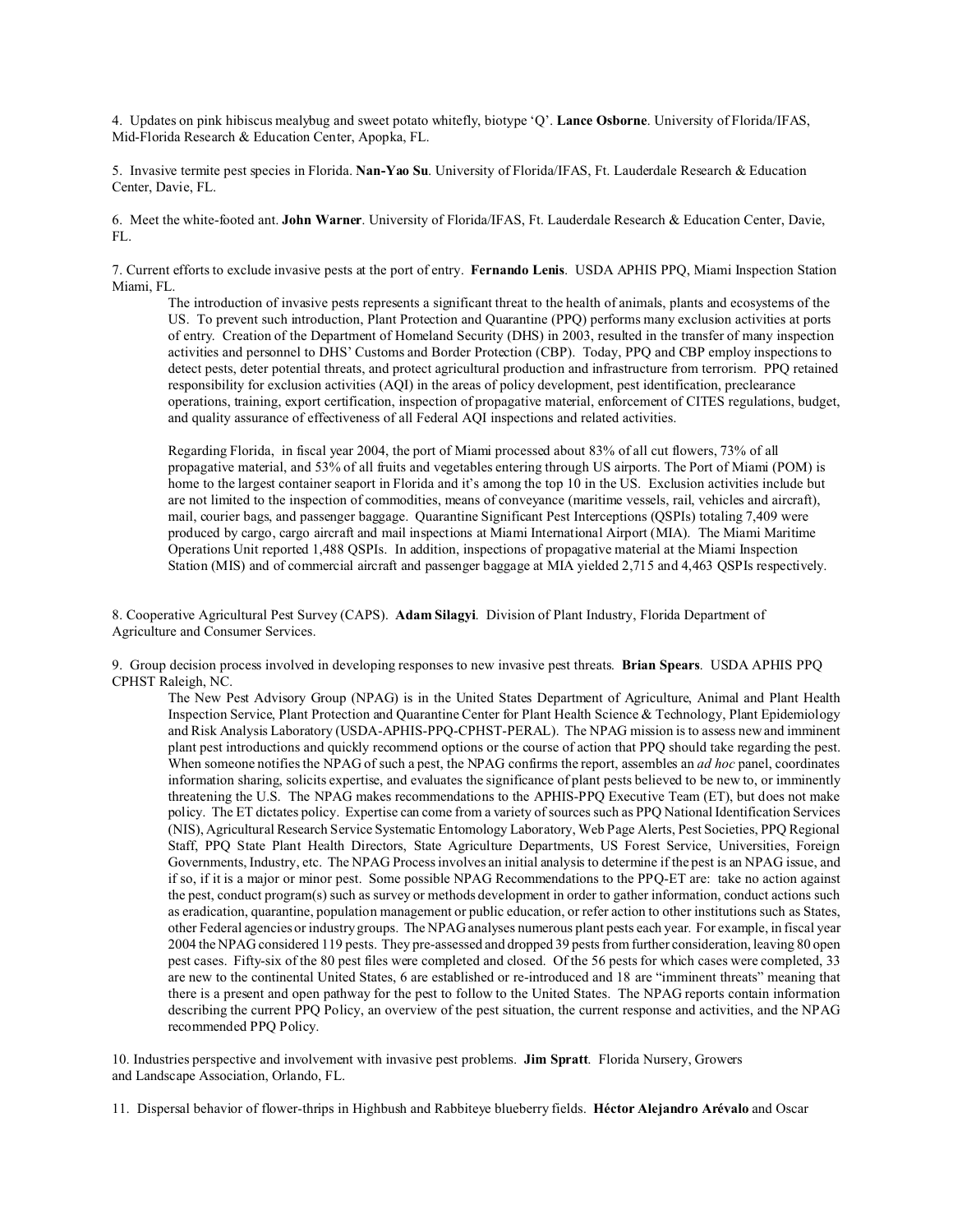- Liburd. Department of Entomology & Nematology, University of Florida, Gainesville, FL
	- The dispersal behavior of flower-thrips, a key pest in Florida blueberries, is unknown. To understand it, we observed thirips behavior during two consecutive flowering seasons. We found that flower-thrips first appear in clusters, which rapidly increase in area and population until they cover the entire area. Thrips populations peak when near 90% of the flowers are opened in the field, then they rapidly decline after petal fall. We were able to describe their behavior with a logistic model.

12. Effects of quantity and quality of competing light sources on catch efficacy of UV light traps. **Matthew D. Aubuchon**. Department of Entomology & Nematology, Building 970 Natural Area Drive / Gainesville, FL 32611

- House flies were exposed to 4 intensity levels of competing fluorescent light and their response to a UV light trap was measured. Flies were also exposed to 4 different sources (qualities) of competing light and their response to a UV light trap was also measured. All treatments were compared to concurrent dark controls with no competing light sources. Results indicate that as intensity of competing light sources increases, the catch efficacy of insect light traps decreases.
- 13. Termite digestive enzymes. **Joseph A. Smith**. Department of Entomology & Nematology, University of Florida Several cellulase and hemicellulase activities were investigated across different regions of the digestive system of *Reticulitermes flavipes* workers. Endoglucanase, exoglucanase, beta-glucosidase, xylanase, beta-xylosidase and betamannosidase activities were assayed. Gut regions assayed consisted of the combined foregut  $\&$  salivary glands, the midgut and the hindgut. A proposed system of polysaccharide degradation was derived from the data obtained.

14. Mechanisms of resistance in St. Augustine grass lines to southern chinch bug, *Blissus insularis* Barber (Hemiptera: Lygaeidae). **M. Rangasamy**, H. J. McAuslane, R. H. Cherry, and R.T. Nagata. Dept. Of Entomology and Nematology, University of Florida, Gainesville FL 32608

*Blissus insularis* Barber is the most important insect pest of St. Augustinegrass in Florida. Choice tests measuring preference and no-choice tests measuring feeding, oviposition and development were conducted to determine the mechanisms of chinch bug resistance in two lines of St. Augustinegrass, 'FX-10' and NUF-76. In choice tests, adults spent less time on resistant lines and in no-choice tests produced fewer eggs and nymphs on resistant lines than on susceptible lines.

15. An essential cue used by *Triaspis eugenii* Wharton and Lopez-Martinez (Hymenoptera: Braconidae) to locate host eggs of pepper weevil, *Anthonomus eugenii* Cano (Coleoptera: Curculionidae). **Esteban Rodriguez**, Philip A. Stansly, and David J. Schuster. University of Florida, Southwest Florida Research and Education Center, Immokalee, FL 34142.

*Triaspis eugenii* Wharton and Lopez-Martinez (Hymenoptera: Braconidae) is a solitary egg-prepupa parasitoid of pepper weevil, a key pest of pepper in much of the New World. Given the evident potential for augmentative biological control due to high incidence in its native Mexico, it was important to better understand how *T. eugenii* finds its host. Preliminary observations suggested that, after alighting on the fruit, the oviposition plug left by the pepper weevil female leads the wasp to the host egg. Choice and non-choice tests showed that *T. eugenii* females parasitized almost exclusively eggs covered with the oviposition plug  $(p=0.001)$  in preference to eggs with the plug removed.

16. Susceptibility of selected Rabbiteye blueberry varieties to cranberry tipworm (Diptera: Cecidomyiidae) attack and effectiveness of reduced-risk insecticides for control. **Craig Roubos** and Oscar Liburd. University of Florida Entomology and Nematology, Building 970 Natural Area Dr., PO Box 110620, Gainesville, FL 32611-0620

Cranberry tipworm (CTW), *Dasineura oxycoccana* (Johnson), is a key pest of rabbiteye blueberries (*Vaccinium ashei* Reade) in southeastern United States. Larvae feed on young meristematic tissues and developing buds. In an attempt to develop an integrated approach for control of CTW, I studied four commonly used rabbiteye varieties for susceptibility, and screened reduced-risk and conventional insecticides. Premire appears to be a more susceptible variety, and several reduced-risk insecticides show potential for controlling CTW.

17. Survival and development of neonate lepidopterous pests on resistant Romaine lettuce. **A. Sethi**, H. J. McAuslane, R. T. Nagata, and G. S. Nuessly. Dept. of Entomology & Nematology, University of Florida, Gainesville, FL

Larval mortality of beet armyworm (BAW), *Spodoptera exigua* and cabbage looper (CL), *Trichoplusia ni* was significantly higher on resistant 'Valmaine' than on susceptible 'Tall Guzmaine'. Average weight per larva after 8 days on 'Tall Guzmaine' was eight times (BAW) and two times (CL) that of larvae on 'Valmaine'. Larval growth on 'Valmaine' was significantly reduced compared to that on 'Tall Guzmaine'. CL may have performed better than BAW on 'Valmaine' because of its feeding behavior.

18. Identifying host-strain behavioral differences of fall armyworm in Florida (Lepidoptera: Noctuidae). **Charles J. Stuhl**, Robert L. Meagher, Jr., and Rodney N. Nagoshi. University of Florida/USDA-ARS

Florida is a known overwintering site for fall armyworm (FAW), *Spodoptera frugiperda* (J. E. Smith). Previous research suggests that this insect comprises two genetically different host-strains. Female ovipositional site selection between corn and stargrass plants were behavioral traits measured. Rice-strain females exhibited a strong ovipositional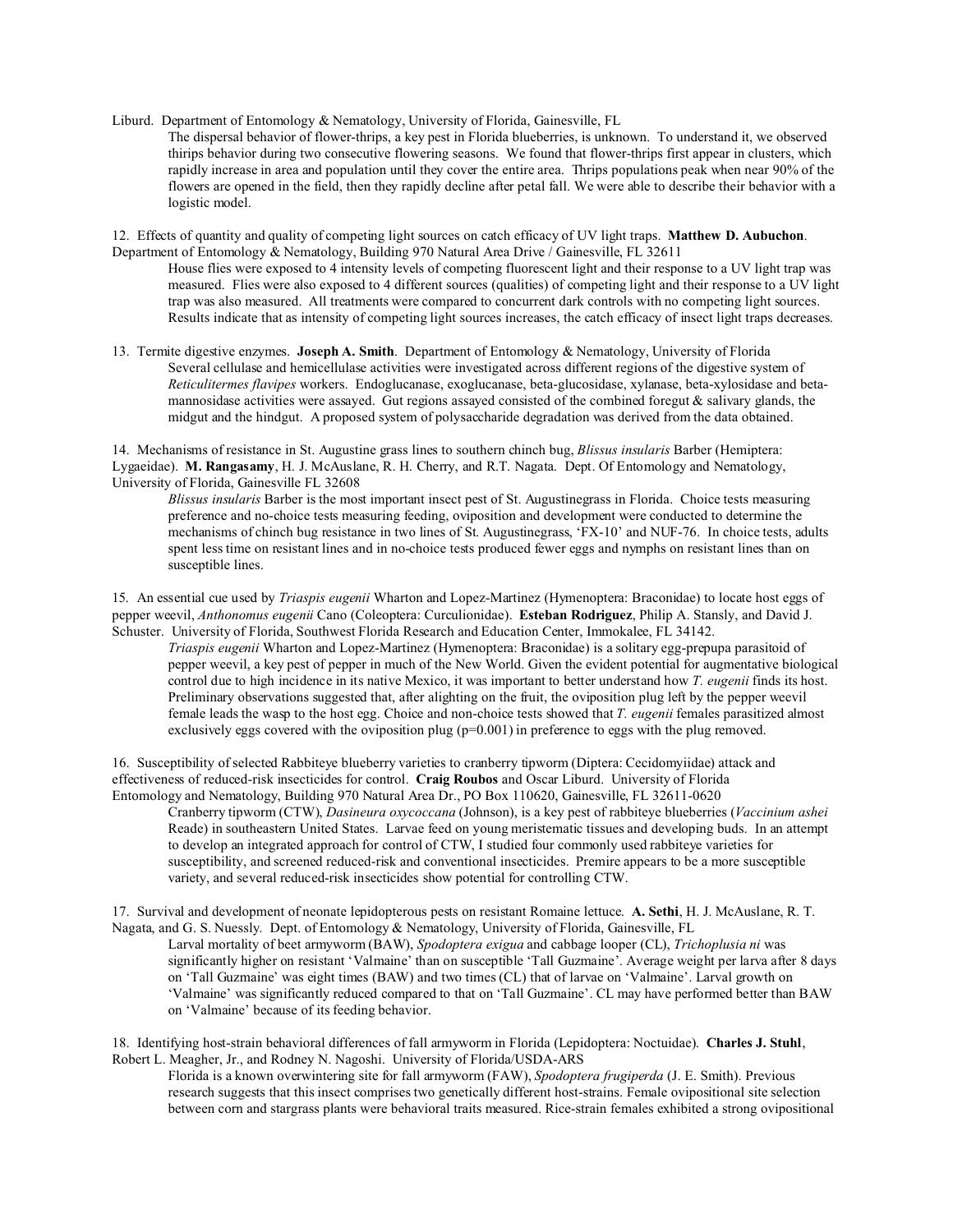preference (95%) for stargrass plants. Corn-strain moths oviposited 53% of egg masses on the test enclosure, rather than on host-plants. Stargrass  $(30%)$  and corn plants  $(17%)$  also contained egg masses.

19. A comparison of the effects of organophosphate insecticide exposure and temperature stress on *Wolbachia* infection and life history traits in *Aedes albopictus*. **Supat Wiwatanaratanabutr** and Pattamaporn Kittayapong. Center of Excellence for Vectors and Vector-Borne Diseases, Faculty of Science, Mahidol University, RamaVI Road, Bangkok, 10400 Thailand

*Wolbachia* bacteria are currently being investigated for spreading disease-blocking transgenes through populations of the dengue vector, *Ae. albopictus*, via a reproductive effect called cytoplasmic incompatibility. It is important to know environmental effects on *Wolbachia*-infected and uninfected mosquitoes. The effects of different temperatures (25 C, 37 C) and insecticide exposure during larval development were examined in *Wolbachia*-infected and uninfected strains of *Ae. albopictus*. A high concentration of temephos was associated with a reduction in survival rate and wing size but not in development time in both host strains.

20. Termite consumption of building materials causes thermal damage to building materials. **Cynthia Tucker** and Philip Koehler. University of Florida, Building 970 Natural Area Drive, Gainesville, Florida 32611

Eastern subterranean termites cause millions of dollars of damage per year. Termites usually enter houses form an underground tunnel network and begin to tunnel onto the building components. This study looked at the effect of termite consumption no structural and nonstructural components of building products. Evaluating the thermal profile of the building materials with an Infra-red camera. In general when measuring unit area of a building product in calories of heat through time a heat quotient can be determined. This heat quotient rises at a faster rate through time when the building material is damaged by termites.

21. A novel approach for testing efficacy of new pesticide formulations for control of house flies. **Ricky Vazquez** and Phil Koehler. University of Florida, Dept. Entomology & Nematology, Natural Area Drive, Gainesville, FL 32611 We evaluated new neonicotinoids, pyrazoles, and permithrin based products for house fly control. The selected pesticides were applied to strips of chromatograph paper that would serve as contact surfaces. We tested the speed of toxicity at 2, 24, and 48 hours in petri dish bioassays along with 24 and 48 hour readings in caged bioassays. Our laboratory results indicate that an attractant added to the formulations increases toxicity depending on which chemical class product used.

22. Development of trapping methods for the pink hibiscus mealybug *Maconellicoccus hirsutus* (Green) (Homoptera: Pseudococcidae). **Antonio Francis**. Florida A&M University, 1434 Melvin Street, Apt. 2 Tallahassee, FL. 32301 The pink hibiscus mealybug, *Maconellicoccus hirsutus* (Green) is a serious new invasive pest to the USA, and monitoring its spread is imperative. Using a recently developed synthetic sex pheromone, three trap types were compared relative to their efficiency at capturing male mealybugs. The length of time that lures formulated with the pheromone remained attractive to males was also examined. Delta IIID traps proved to be most effective, with the lures lasting greater than 6 months.

23. Efficacy of borates in ethylene glycol against the eastern subterranean termite. **Colin D Hickey**. Department of Entomology and Nematology, University of Florida, Building 970 Natural Area Drive, Gainesville, Florida 32611

Disodium octaborate tetrahydrate in solution with ethylene glycol was applied to filter papers to determine feeding deterrence and mortality of Reticulitermes flavipes over 8 days. The paper was treated at the label application rate. Feeding preference was determined before mortality occurred (<4 days). Borate treated filter paper was a feeding deterrent as 5.55 mg were consumed as opposed to the water treated paper where 36.45 mg were consumed in the same time period. Eight-day mortality was 89% for termites in the borate treated containers.

24. Developing IPM techniques for sap beetle pests of strawberries. **Crystal A. Kelts**, Oscar E. Liburd, and Baldwyn Torto. Entomology and Nematology Department. University of Florida. PO Box 110620, Gainesville, FL 32611-0620

Sap beetles (Coleoptera: Nitidulidae) cause significant damage to Florida strawberry crops. Experiments were conducted to better understand sap beetle behavioral response to potential host and non-host baits as well as response to different stages of strawberry fruit. Insecticide bioassays were also conducted in order to determine the efficacy of conventional and reduced risk insecticides against sap beetle pests. Results showed promising bait treatments and potential to integrate reduced risk insecticides in a strawberry IPM system.

25. Laboratory evaluation of perimeter treatments for control of the pharaoh ant, *Monomorium pharaonis* (L.). **David Melius**. University of Florida Entomology Dept. University of Florida. PO Box 110620, Gainesville, FL 32611-0620

Non-repellent residual insecticides have become extremely popular for treating ant infestations. The toxicant is allegedly transferred throughout the population to achieve colony control. A laboratory study was conducted to observe the effects of a perimeter treatment on a colony of the pharaoh ant, *Monomorium pharaonis* (L.). Bridges treated with water, termidor (fipronil) and demand CS (Lambda-Cyhalothrin) were placed in trays containing small colonies. Worker and queen mortality were recorded for 4 weeks.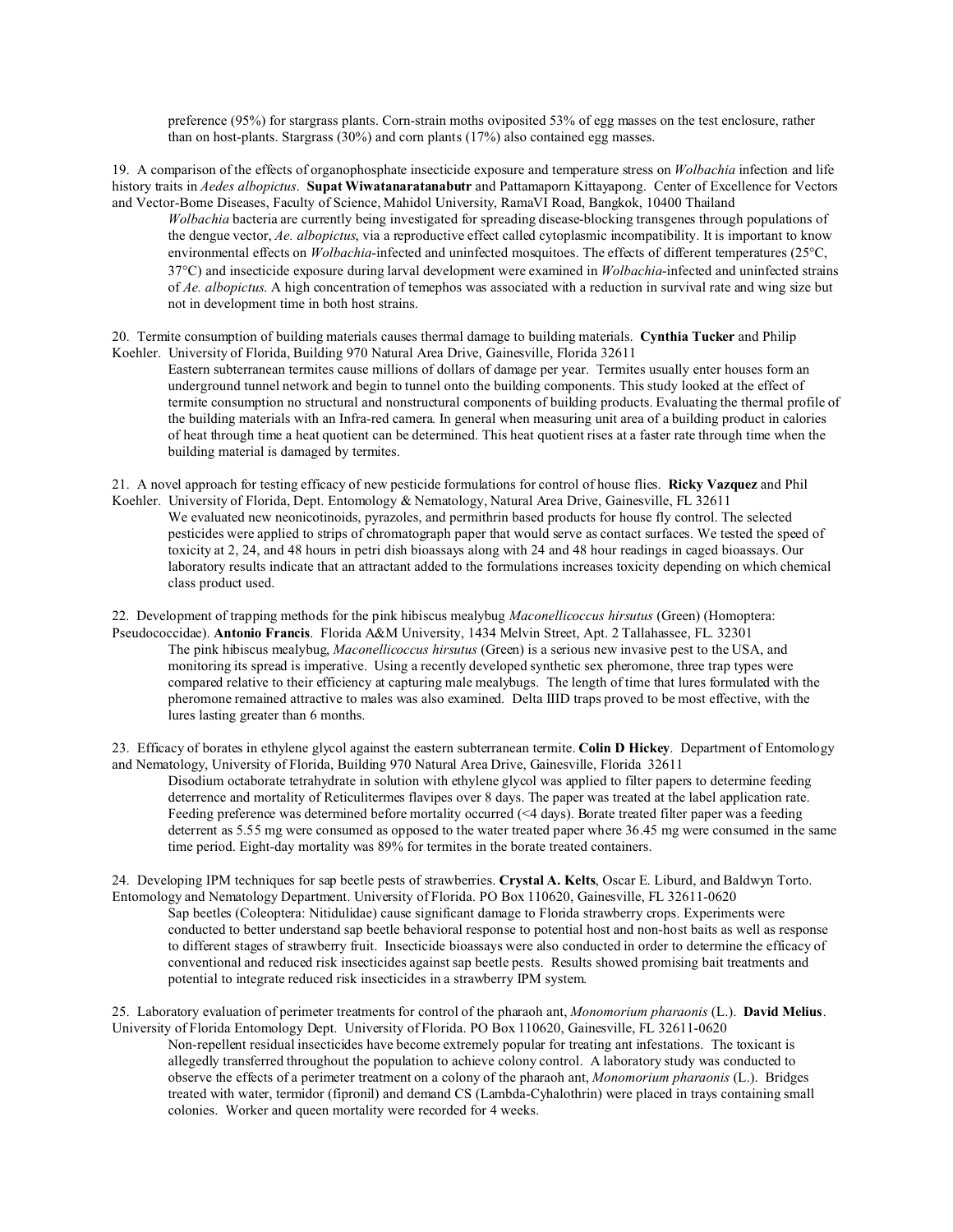26. Cockroach bait aversion. **Linda NcHerne**. Department of Entomology & Nematology, University of Florida German cockroaches (*Blattela germanica*) have developed a behavioral form of insecticide resistance wherein they refuse to eat gel bait formulations. Six commercial bait formulations and dog food were provided to susceptible Orlando strain and bait-aversive Daytona strain German cockroaches. Bait and food consumption was calculated and four day mortality recorded to quantify bait aversion.

27. The effect of different attractants and arrestants on the efficacy of fly trap ability to catch the house fly, *Musca domestica* L. **Ryan Welch** and P. Koehler. Building 970 Natural Area Dr. Gainesville, FL 32611

Fly traps can be used to monitor fly populations or as fly management tools that are safe, inexpensive alternatives to pesticides. Commercial traps rely on an attractant mixture to cause flies to enter and a funnel-type system in order to retain them. New attractants and arrestants were evaluated to determine the effects on trapping efficacy on the house fly, Musca domestica L.

28. Prospects for biological control of strawberry guava, *Psidium cattleianum* Sabine, in Florida. **Frank J. Wessels** and James P. Cuda. University of Florida, Entomology and Nematology Dept., Gainesville, Florida

Strawberry guava (SG) is an invasive weed native to southeastern Brazil. Introduced to Florida as an ornamental, SG escaped cultivation and alters native plant communities. Furthermore, SG is a preferred host of the caribfly, *Anastrepha suspensa* Loew, an agricultural pest in Florida. A leaf-galling eriococcid, *Tectococcus ovatus* Hempel has been imported into quarantine for host range testing. Preliminary results suggests *T. ovatus* is highly host specific and may prove safe to release in Florida.

29. Controlling twospotted spider mite (*Tetranychus urticae* Koch) in Florida with single and combination treatments of *Phytoseiulus persimlis*, *Neoseiulus californicus*, and Acramite. **Elena M. Rhodes** and Oscar E. Liburd. Entomology and Nematology Department. University of Florida, PO Box 110620, Gainesville, FL 32611-0620

Laboratory and field experiments were conducted during from 2003 to 2005 to determine the effectiveness of single and combination treatments of *Phytoseiulus persimlis* Athias-Henriot, *Neoseiulus californicus* McGregor, and Acramite for control of twospotted spider mite (TSSM) (*Tetraenuchus urticae* Koch) in Florida strawberry fields. Combination treatments significantly reduced TSSM populations below levels in the control. Populations of TSSM in the Acramite treatment remained higher in 2005, possibly due to late application.

30. CPVC & termiticides. **Justin S. Saunders**. Department of Entomology & Nematology, University of Florida Residual soil termiticides are directly applied to soil surrounding CPVC water supply lines. Solvents in these termiticides have been reported to degrade water supply lines. This leads to concerns of pipe failure by solvents in termiticide formulations. CPVC water supply lines are also exposed to some amount of the CPVC glue, which also has a high concentration of solvents. The objective of the study was to see if there is a relationship between the amount of glue exposure and time to failure of the CPVC pipe.

31. The complete nucleotide sequence and gene organization of the mitochondrial genome of the Korean hairstreak, *Coreana raphaelis* (Lepidoptera: Lycaenidae). **Iksoo Kim**, Eun-Mee Lee, Kwang-Youl Seol, Eun-Young Yun, Jae-Sam Hwang, and Byng Rae Jin. Department of Agricultural Biology, The National Institute of Agricultural Science and Technology, Suwon 441- 100, Korea

The complete nucleotide sequences of the mitochondrial genome (mitogenome) of the *Coreana raphaelis* (Lepidoptera: Lycaenidae) was determined. The 15,314 bp long *C. raphaelis* mitogenome contains lepidopteranspecific gene order and arrangement, but has an extra tRNA<sup>Ser</sup>(AGN), which encodes an anticodon ACT, instead of the common TCT. The *C. raphaelis* is the first species of the lepidopteran insect with 23 tRNA genes instead of the usual 22. The aniticodons of all lepidopteran tRNAs sequenced in their entire mitogenomes (including two nearly completed ones) are universally identical to their counterparts, except for *C. raphaelis* tRNASer(AGN), for which TCT, instead of GCT, was utilized. The tRNA<sup>Ser</sup>(AGN) could not form a stable stem-and-loop structure in the DHU arm as shown in many other insect tRNA<sup>Ser</sup>(AGN). Genes overlap in a total of 20 bp in 4 locations and contain a total of 178 bp of intergenic spaces spread over in 17 locations. The *C. raphaelis* A+T-rich region contains several short conserved sequence blocks (6 bp  $\sim$  13 bp) scattered through the whole region, a poly-thymidine stretch, TA(A)n-like stretch downstream of the poly(T) stretch, and several inverted sequence blocks that have the potential to form stable stemand-loop structure without conserved flanking sequences at each end. The initiation codon for *C. raphaelis* COI gene appears to be the tetranucleotide, TTAG, found commonly in the sequenced Lepidoptera. Only five of 13 proteincoding genes (PCGs) have a complete termination codon, and the remaining eight have incomplete T or TA. The PCGs neighboring to the 5' end region of another PCG (ATPase8, ATPase6, ND4L, and ND6) have a potential to form hairpin structure. The complete nucleotide sequence of the *C. raphaelis* mtDNA described here will be useful sequence information to determine genetic relatedness of donor and donee populations of the rare *C. raphaelis*.

32. Mitochondrial and microsatellite data for *Anastrepha suspensa* (Caribbean fruit fly): Implications for Caribbean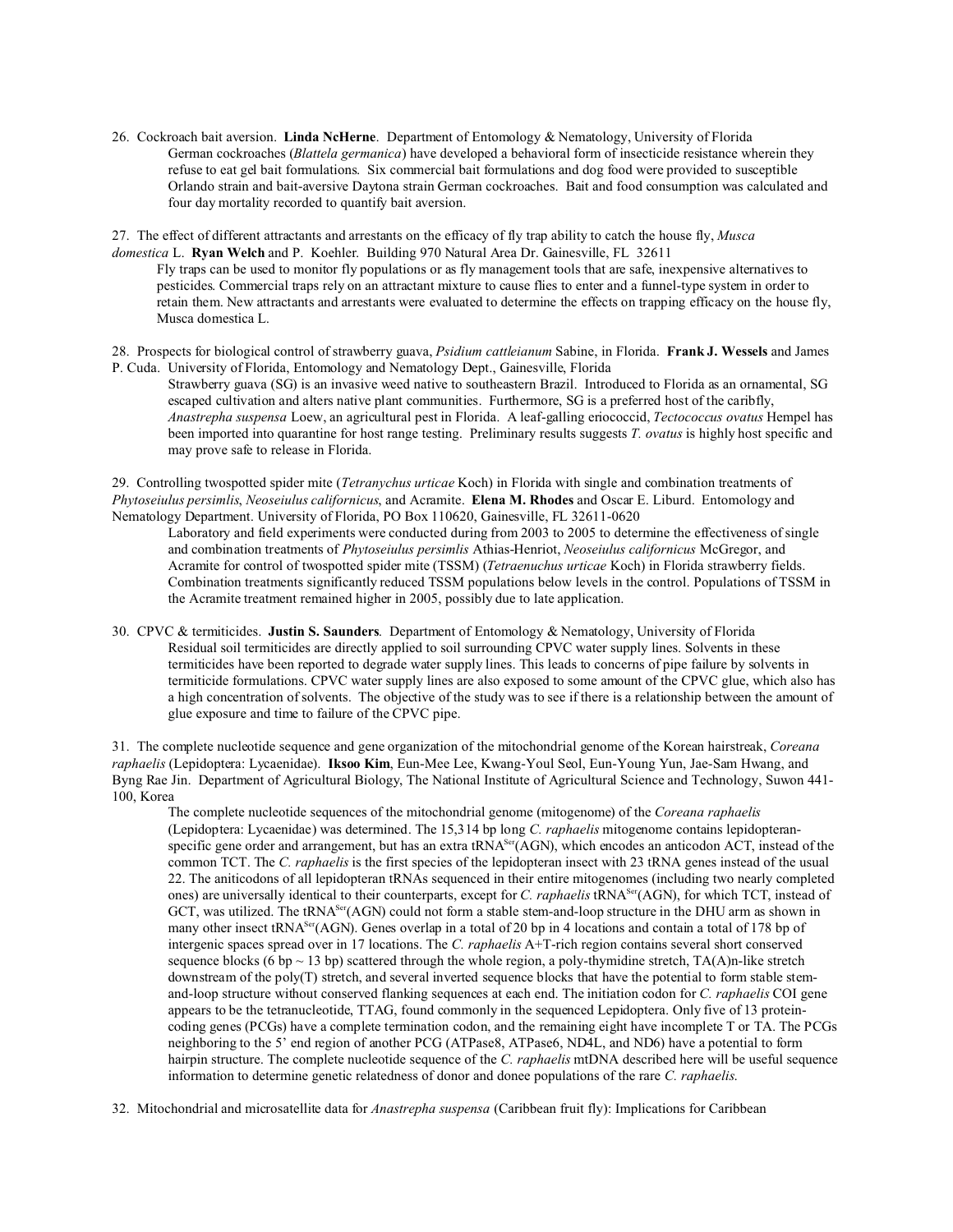biogeography. **Laura M. Boykin**, Robert G. Shatters, Jr., David G. Hall, Ken Hibbard, and Ann Fritz. Subtropical Insects Research Unit, USDA-ARS-USHRL, 2001 South Rock Road, Ft. Pierce, Florida 34945

The recent increase in observance of citrus infested with A. suspensa in Florida has raised questions regarding hostspecificity of certain populations and genetic diversity throughout its geographic distribution. Phylogenetic analyses of the mitochondrial COI gene from A. suspense collected at different geographical locations throughout Florida and the Caribbean show similar sequence diversity within and among all populations. However, using eight microsatellite loci, preliminary data show allelicdiversity within and between populations from the current distribution.

33. Sensitivity of acetylcholinesterase in a field strain of the fall armyworm, *Spodoptera frugiperda* (J.E. Smith). **S. J. Yu**. Department of Entomology & Nematology, University of Florida, Gainesville, FL 32611

Acetylcholinesterase (AChE) was purified from the heads of the fall armyworm (*Spodoptera frugiperda*) by using a two-step procedure involving gel filtration on a Sephadex G-200 column and affinity chromatography on a procainamide-ECH Sephadex 4B column. The purified AChE from the field strain was 17- to 346-fold less sensitive than that from the susceptible strain to inhibition by carbamates (carbaryl, methomyl, bediocarb) and organophosphates (methyl paraoxon, paraoxon), insensitivity being highest toward carbaryl.

34. A JcDNV-derived somatic transformation vector for insects and the role of viral enhancer sequences. **Paul Shirk**. USDA-ARS Center for Medical, Agricultural, and Veterinary Entomology, Gainesville, FL

Stable somatic transformation of insects following microinjection of syncytial embryos or by transfection of cells can be achieved by integration of entire plasmids containing the *Junonia coenia* lepidopteran densovirus (*Jc*DNV) genome. Effects of sequence modifications including addition of expression cassettes on *Jc*DNV transformation activities in Lepidoptera and Diptera were assessed. These modifications demonstrate that the somatic transformation activity is dependent upon sequences of the 5' ITR and influenced by sequences internal to the densovirus genome.

35. Utilization of an EST library created from the red imported fire ant, *Solenopsis invicta*, for discovery of new microbial control pathogens. **Steve Valles**. USDA-ARS Center for Medical, Agricultural, and Veterinary Entomology, Gainesville, FL

An expressed sequence tag (EST) library was generated from a monogyne colony of the imported fire ant, *Solenopsis invicta*. Several ESTs exhibited significant homology to sequences from positive-strand RNA viruses of the Picornaviridae. Reverse-transcription polymerase chain reaction (RT-PCR) confirmed the presence of an RNA virus among field-collected fire ants in Florida. The virus was named *Solenopsis invicta* virus-1 (SINV-1) and represents the first viral infection reported in the *Solenopsis* genus. The genome was subsequently sequenced in entirety and yielded an 8,026 nucleotide, polyadenylated, RNA genome encoding two large open reading frames (ORF1 and ORF2). The predicted amino acid sequence of the 5' proximal ORF1 exhibited significant identity and possessed consensus sequences characteristic of the helicase, cysteine protease, and RNA-dependent RNA polymerase sequence motifs from picornaviruses. The predicted amino acid sequence of the 3' proximal ORF2 showed similarity to structural proteins in picorna-like viruses, especially the acute bee paralysis virus. Electron microscopic examination of negatively stained samples from virus-infected fire ants revealed isometric particles with a diameter of 31 nm, consistent with Picornaviridae. A survey for the fire ant virus from areas around Florida revealed a pattern of fairly widespread distribution. Among 168 nests surveyed, 22.9% were infected. Additional genotypes of SINV-1 have been subsequently identified.

36. Gene discovery and transcript profiling during fruit development and leaf damage in grapefruit. **Xiomara Sinisterra-Hunter**. University of Florida, and USDA-ARS, Fort Pierce, FL

An expressed sequence tag (EST) library was generated from a monogyne colony of the imported fire ant, *Solenopsis invicta*. Several ESTs exhibited significant homology to sequences from positive-strand RNA viruses of the Picornaviridae. Reverse-transcription polymerase chain reaction (RT-PCR) confirmed the presence of an RNA virus among field-collected fire ants in Florida. The virus was named *Solenopsis invicta* virus-1 (SINV-1) and represents the first viral infection reported in the *Solenopsis* genus. The genome was subsequently sequenced in entirety and yielded an 8,026 nucleotide, polyadenylated, RNA genome. Electron microscopic examination of negatively stained samples from virus-infected fire ants revealed isometric particles with a diameter of 31 nm, consistent with Picornaviridae.

37. Long Oligo Microarray Applications in Entomology and Related Disciplines. **Phillip M. Douglass**. Agilent Technologies, Germantown, MD

The development of customizable DNA microarrays has enabled researchers to perform gene expression studies and to obtain corresponding data as never before imagined. Advances in printing and manufacturing technologies have provided a highly flexible yet reproducible set of tools for gene expression experiments. Such flexibility has opened up microarray technologies to scientists studying countless different organisms. This talk will focus on the Agilent microarray platform. Specifically, a detailed overview will be presented on how the in-situ, ink-jet-manufactured 60 mer oligo technology enables flexibility and sensitivity for creating custom arrays tailored to individual scientist needs. Outlining the Agilent gene expression workflow from probe design through data analysis, specific data presented will highlight recent custom microarray work published on sex-specific nonadditivity of gene expression in *Drosophila*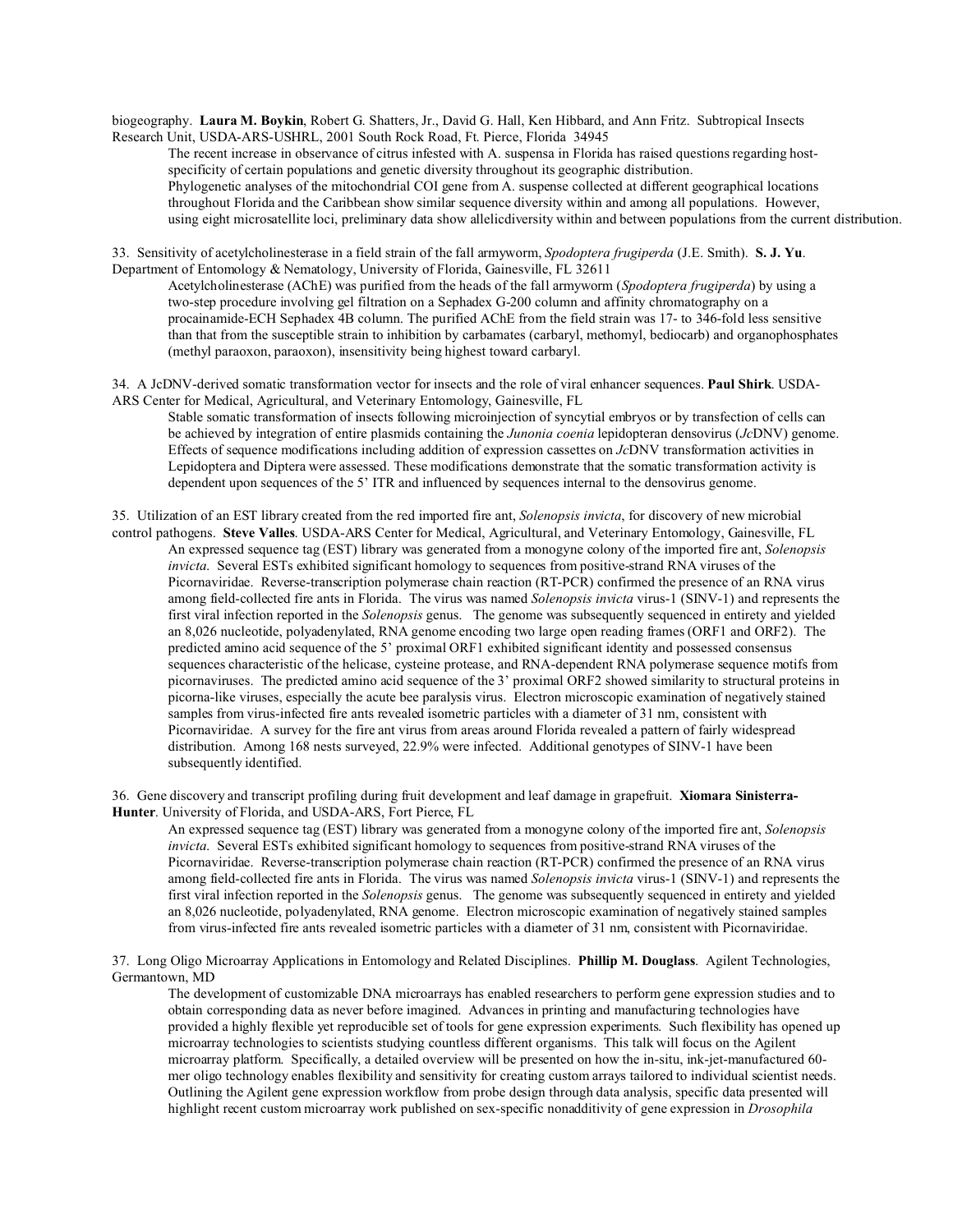*melanogaster*. Additional applications and data will be introduced from Agilent's commercial *Caenorhabditis elegans* microarray.

38. Survey on the termite associate nematodes in south Florida. **Natsumi Kanzaki**, Rudolf H. Scheffrahn, Robin M. Giblin-Davis. Fort Lauderdale Research and Education Center, University of Florida/IFAS

To elucidate nematode-termite associations, common termite species in South Florida were surveyed for nematode associates. Most isolated nematodes were either dauer or parasitic juveniles of rhabditid species. A few diplogasterid dauer juveniles were observed. At present, we have established four rhabditid nematode cultures. Morphological and molecular identification and description of these cultured-species and intensive survey for isolation of the other nematode species are necessary to elucidate the diversity and natural history of these nematode-termite associates.

39. Performance of Recruit(r) IV against North American Subterranean Termites (Isoptera: Rhinotermitidae) When Evaluated in a Quarterly Monitoring Program**. J. E. Eger**, T. H. Atkinson, L.-C. Lee, M. T. Messenger, P. A. Neese, E. M. Thoms, and M. P. Tolley. Dow AgroSciences, 2606 S. Dundee Blvd., Tampa, FL 33629

Studies were initiated in 2004 to characterize the performance of Recruit(r) IV in a quarterly monitoring/bait replenishment schedule. Colonies around structures or in grids were characterized by dye and DNA studies prior to baiting with Recruit IV. Active stations were monitored monthly to assess termite activity over time. However, all changes to the system such as replacement of monitoring devices, installation of bait, etc., were only done at three month intervals to simulate a quarterly monitoring/replenishment schedule. Based on consumption and time to elimination data, quarterly replenishment schedule for monitoring devices and bait tubes resulted in excellent control of colonies baited.

40. Super-Sizing" Fumigation: Fumigation of a University Chemistry Research Building with Vikane gas fumigant. **Ellen Thoms** and Roger Mensing. Dow AgroSciences, Gainesville, FL) and

Leigh Hall on the University of Florida campus in Gainesville, Florida, is used for teaching and research by the Chemistry Department. Leigh Hall, listed on the National Register of Historic Places, was built in 1927 with a new wing added in 1947. Leigh Hall had chronic infestation of drywood termites for many years. Repeated treatments, including compartmentalized fumigations and localized insecticide treatments, were unsuccessful in controlling the infestation. It was determined in 1994 that Leigh Hall required whole structure fumigation to eliminate the drywood termite infestation. Leigh Hall was challenging to fumigate due its large size  $(1.4$  million  $ft<sup>3</sup>$  and four-stories in height), steep roof (1:1 pitch); proximity to other features on campus (trees, roads, and connected to the Chemistry Research Building) which prevented use of a crane, and unique contents (specialized analytical equipment and diversity of chemicals). Despite these issues, the building was successfully fumigated by Pestguard Fumigating in November 2004 using Vikane gas fumigant. The presentation reviews the strategies Pestguard used to overcome the obstacles to fumigation, such as use of three 120' lifts, custom-made tarps, and creative sealing methods. The fumigation was successfully completed after a 33 hour fumigation period, with an average fumigant half loss time of 17 hr. A 199 ozhr dosage was accumulated: 105 oz-hr was needed to control drywood termites based on the coldest temperature measured. There was no reported damage to laboratory equipment or chemicals. Minor damage to some roof tiles and landscape features was less than anticipated. No live drywood termites have been reported in Leigh Hall following the fumigation.

41. Off With Their Heads! The Establishment of the Decapitating Phorid Fly. **Adrian Hunsberger** and Ruben Regalado. UF/Miami-Dade County Extension, Homestead, FL

The imported fire ant (*Solenopsis invicta*) has become a serious pest of the southern U.S. One strategy is to use biocontrol agents to reduce fire ant populations. March 2003, we released decapitating phorid flies (*Pseudacteon tricuspis*) in Miami. The results of this release will be discussed.

42. Does *Melaleuca quinquenervia* chemotype matter to the *Fergusobia quinquenerviae/Fergusonina turneri* complex? **R. M. Giblin-Davis**, Weimin Ye, K. A. Davies, S. J. Scheffer, G. S. Taylor, M. F. Purcell, G. Wheeler, P. Pratt, T. D. Center, and W. K. Thomas. University of Florida, 3205 College Avenue, Fort Lauderdale, FL 33314

*Melaleuca quinquenervia* was sampled from Sydney, New South Wales to Cairns, Queensland in Australia for galls induced by the *Fergusonina turneri/Fergusobia quinquenerviae* complex and chemotyped for the sesquiterpene chemotype (Viridiflorol vs Nerolidol) of the tree using GC-MS analysis. Galls were dissected, or set-up in rearing bags for fly emergence for nematode and fly mtCOI DNA sequence analysis. Flies and nematodes were recovered from galls from both chemotypes. No consistent genotypic patterns that correlated with host chemotype were observed.

43. Food quality and reproductive fitness of the predator *Podisus maculiventris*. **Jeffrey P. Shapiro**, Jesusa C. Legaspi. USDA, ARS, CMAVE, 1600 SW 23rd Drive, Gainesville, Florida 32608

To determine the nutritional value of prey to adult female *Podisus maculiventris* in terms of biochemical effects, and to further define food quality, fresh weights and contents of lipid, total soluble protein, and yolk protein were compared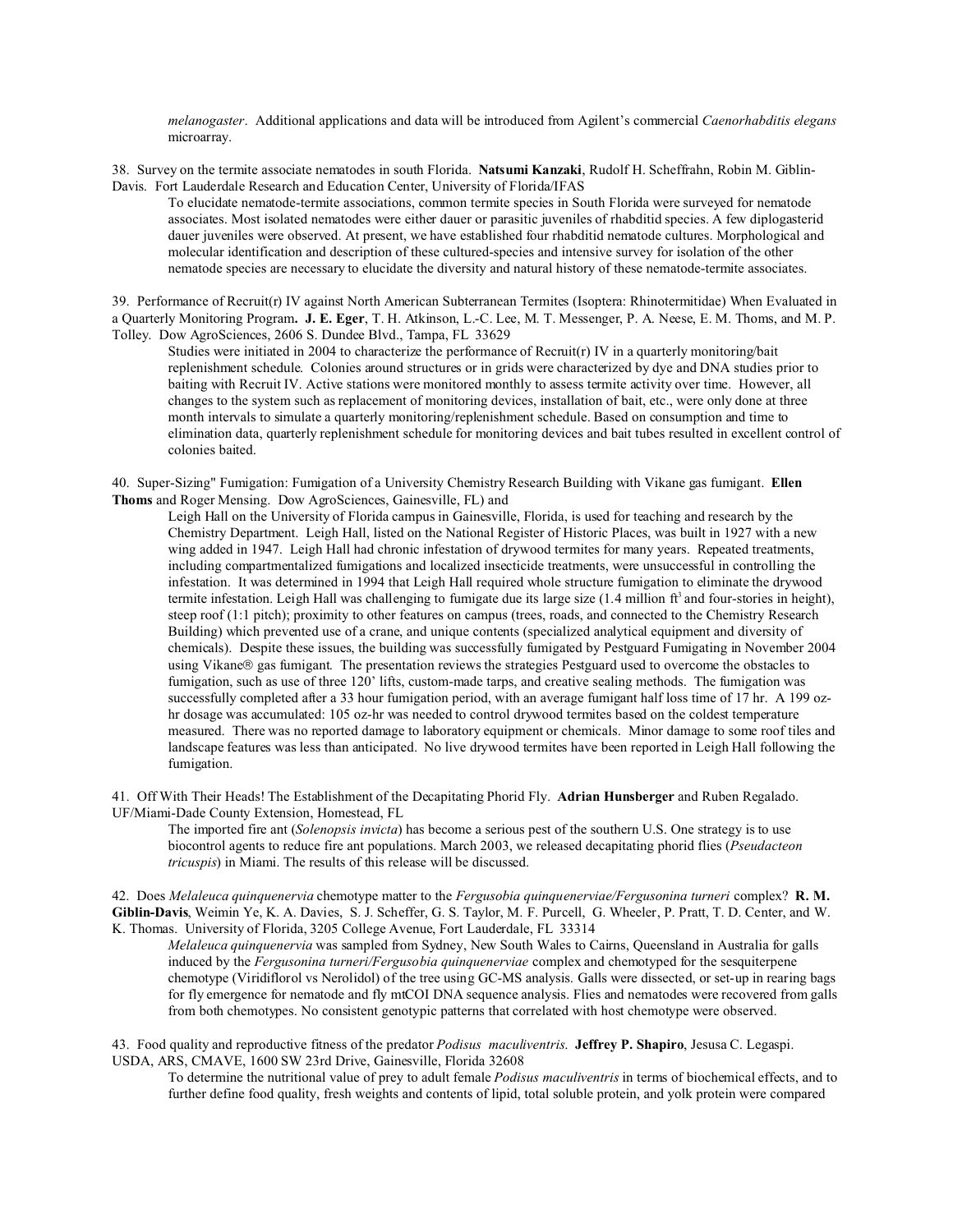over periods of 7, 15, and 22 days in response to feeding on each of five prey species. Total lipid content was the most significant parameter in relation to time, species of prey, and reproduction in the predator.

44. Prospects for biocontrol of the Glassy-winged sharpshooter, *Homalodisca coagulata* (Say). **Christopher Tipping** and Russ Mizell III. University of Florida NFREC, 155 Research Rd, Quincy, FL 32351

Within the native range of the Glassy-winged sharpshooter several natural enemies have the potential to control introduced infestations in California, Hawaii, and Tahiti. Several species of egg parasitoids (Mymaridae) are presently utilized as part of a classical biocontrol program in California. Newly discovered mycopathogens as well as a strepsipteran that attacks a related leafhopper species are currently under investigation.

45. Effectiveness of two Predatory Mites in Controlling the Twospotted Spider Mite, *Tetranychus urticae* (Acari: Tetranychidae) in West Central Florida. **S.I. Rondon**, J.F. Price, C. Nagle, and D.J. Cantliffe. Univ. of Florida, Horticultural Science Dept. The twospotted spider mite (*Tetranychus urticae* Koch) is the most detrimental arthropod pest in strawberry (*Fragaria ananassa* Duchesne) in Florida. Chemical tactics are available to control this pest but they must be repeated throughout the season and related field re-entry and harvest intervals interfere with field operations and harvest. Non-chemical control strategies rely on the use of certified plants, resistant varieties, and the use of predatory mites. Biological control provides a practical complement option to pesticides. The objective of our research was to study the effectiveness of two species or predatory mites, *Phytoseiulus persimilis* Athias-Henriot, and *Neoseiulus californicus* McGregor, in controlling the twospotted spider mite. An on-farm experiment was carried out in two growers' fields in Floral and Plant City, Florida. Predatory mites were released at a rate of one predatory mite per plant when approximately 10% of the leaflets were infested with one or more twospotted spider mites. Our data suggested that early releases of predatory mites, sometimes in combination with soft miticides, can provide season-long control.

46. Incidence of *Diaphorina citri* (Hompotera: Psyllidae) and its natural enemies in Puerto Rico. **R.W.H. Pluke**, P.A. Stansly, & A. Escribano. Southwest Florida Research and Education Center, Institute of Food and Agricultural Science, University of Florida, 2686 St. Rd. 29 N., Immokalee, FL 34142

Damaging levels of Asian citrus psyllid, *Diaphorina citri* Kuwayama on citrus have been reported in Florida but not in Puerto Rico where the psyllid was first detected in 2001. Studies to evaluate the impact of natural enemies suggest that while generalist coccinellid species can feed on the psyllid, *Tamarixia radiata* Waterston, an exotic parasitoid that appeared spontaneously on the island, has greater impact on field populations.

47. Non-Indigenous Insect Species in Puerto Rico: A Case Study. **Rosa A. Franqui**. University of Puerto Rico-Mayagüez Campus

Because of the large volume of commerce and travel taking place within and across its borders, Puerto Rico has been and continues to be especially prone to insect pest introductions. Consequently, throughout the twentieth century a great number of extremely damaging insect pests became established in Puerto Rico as the result of both accidental and intended introductions. Recent introduced non-native pests include, Asiatic citrus psillid, pink hibiscus mealybug, and the Asian pigeon pea fly.

48. The obligate parasitic beetle*, Coccotrypes rhizophorae* causes high mortality in its host plant, *Rhizophora mangle* (Red Mangrove) and may influence canopy dominance in mangrove forests in Florida. **Donna J. Devlin**. Harbor Branch Oceanographic Institute, Ft. Pierce, Florida, USA 34946

Predators that feed differentially, selecting only one or a few species can influence the species diversity and abundance patterns of assemblages. The effects of *Coccotrypes* on established seedling populations

of *Rhizophora mangle* in open- and closed-canopy forests differed (P<0.001). *Coccotrypes* was the most important predator, responsible for high mortality of seedlings in closed- canopy forests, greatly reducing *Rhizophora* density in the understory. *Coccotrypes* reduces or eliminates competition and may allow other species to enter the canopy.

49. Entomological Website Usage Patterns. **Richard Mankin**. USDA-ARS CMAVE, 1700 SW 23rd Dr. Gainesville, FL 32608 A 5-year review of logfiles at three Florida entomological research websites indicated that usage has increased since 1999 and that visitors have taken advantage of Internet search engines to find pages with high information content. Entomological organizations may wish to consider increasing the numbers of web pages containing information about common and exotic pests that are of interest to the public.

50. Seasonal Activity of Pink Hibiscus Mealybug in East Central Florida Based on Pheromone Trapping of Males. **David G. Hall** and Stephen L. Lapointe. USDA-ARS, 2001 South Rock Road, Fort Pierce, FL 34945

A research project was established in East Central Florida to assess the seasonal activity of pink hibiscus mealybug (PHM) using sticky traps baited with a new synthetic pheromone. PHM males were relatively abundant at traps from June through November 2004 with peak activity during July 2004. Few males were collected at traps during April-May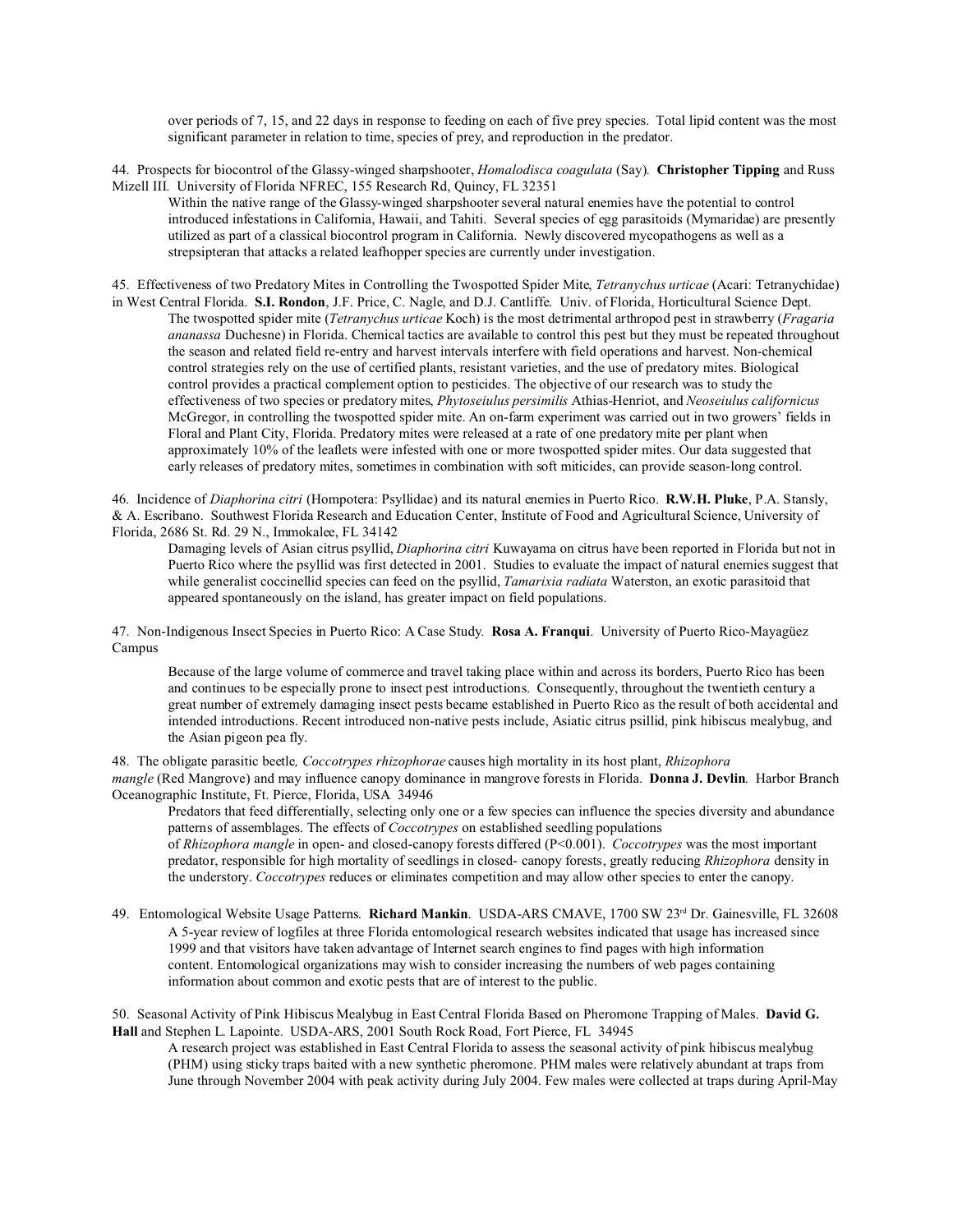2004 or during January-April 2005. Lures baited with the new synthetic pheromone had a residual period of activity greater than seven months.

51. Effects of Fall Armyworm Interstrain Mating in Wild Populations. **Robert L. Meagher**, Rod Nagoshi, Gregg Nuessly and David Hall. USDA-ARS-CMAVE, 1700 SW 23rd Drive, Gainesville, FL 32608

Fall armyworm is a significant agricultural pest attacking corn, grasses, sugarcane and other crops. The species is composed of two morphologically identical host strains that differ physiologically and behaviorally. We examined wild populations in southern Florida to test the possibility that interstrain mating was occurring and if these hybrids exhibited habitat preferences. Samples of larvae and adults taken from corn and sugarcane fields showed that plant host biases associated with host strains were maintained.

52. Phenological modeling for arthropods: Is Florida different than the rest of the U.S.? **Russell F. Mizell, III**. University of Florida, NFREC-Quincy

Because arthropods are poikilotherms, they cannot regulate their internal body temperature. As a result, their development is dependent on environmental temperatures. Phenology models use temperature to predict important biological events in the population dynamics of arthropods. Such models are very useful for making IPM decisions. Pest management in Florida, in contrast to other states such as California, has few phenology models available for use. The scientific details underlying this situation will be discussed.

53. BAS 320 I: Control of Key Insect Pests in Vegetables. **Larry J. Newsom**. BASF Corp., 2511 Old Ocilla Road, Tifton, GA 31794

BAS 320 I is a new semicarbazone insecticide with low risk to beneficial insects, pollinators, man, and other non-target species. Its novel mode of action makes it an ideal candidate for insect resistance management programs. Key crop segments will include potatoes, fruiting and leafy vegetables, cole crops, and cotton. BAS 320 I has excellent biological activity against *Leptinotarsa decemlineata, Pieris rapae, Trichloplusia ni, Helicoverpa* spp*., Spodoptera* spp*., Manduca sexta, Lygus lineolaris*, flea beetles and cotton flea hopper.

54. Does time of whitefly infestation affect the development of tomato irregular ripening disorder? **C. L. McKenzie** and J. P. Albano. Subtropical Insects Research Unit, United States Horticultural Research Laboratory, 2001 South Rock Road, Fort Pierce, FL 34945

Our objective was to determine if tomato irregular ripening disorder (TIR) will develop in a healthy plant that is introduced to whiteflies at different developmental stages of plant growth: 5-7 true leaf, flower, green fruit, and breaking red fruit. Time of whitefly infestation did not significantly affect the development of TIR when whiteflies were introduced at 5-7 leaf, flower or green fruit stages of plant growth (95 to 100% of the fruit developed TIR). Surprisingly, 80% of the plants infested at breaking red fruit stage also developed TIR.

55. Distribution of Chili thrips, *Scartothrips dorsalis* Hood in pepper fields in St. Vincent and the Granadines. **D. R. Seal**, M. Ciomperlik, M. L. Richards, and W. Klassen. University of Florida-IFAS, Tropical Research and Education Center, Homestead, FL

Spatial distribution patterns of *S. dorsalis* were determined using Taylor's power law and Iwao's patchiness regression. These results were compared with Index of dispersion, Mean crowding, Green's Index and Lloyd's `Patchiness' Index. *S. dorsalis* adults were aggregated on the terminal leaves irrespective of plot size. *S. dorsalis* larvae were also distributed in a clumped pattern on terminal leaves. On fruits, adults were aggregated in the small plots.

56. Management of the Sweetpotato Weevil in Louisiana. Tara P. Smith, **Abner M. Hammond**, and Tad Hardy. Dept. of Entomology, LSU Agricultural Center, Baton Rouge, La.

The United States is a major contributor to sweetpotato production with potatoes grown mainly in the states of North Carolina, Louisiana, Mississippi, California, Alabama and Texas. The sweetpotato weevil, *Cylas formicarius* Fab., is a major pest concern because of its damage potential and quarantine restrictions. The State of Louisiana has a mandatory insecticide spray program in the pink tag area of the state. Limited research has been conducted on new chemicals, such as the pyrethroids, to control this pest. The synthetic pheromone of the sweetpotato weevil has facilitated monitoring and trapping of weevils in commercial fields. A new insecticide-pheromone matrix has been developed and field tested. Research will be presented that addresses the State's program, new insecticide susceptibility experiments and the matrix developed to attract and kill male weevils.

57. Relationships between adult banded cucumber beetle (*Diabrotica balteata*) populations in sweet potatoes, harvest date, soil type, and larval root damage at harvest. **Richard Story**, Abner Hammond, Jeff Murray, Entomology Department, LSU, Baton Rouge, LA 70803

A study was conducted to determine the relationship between insect counts in sweet potato grower fields and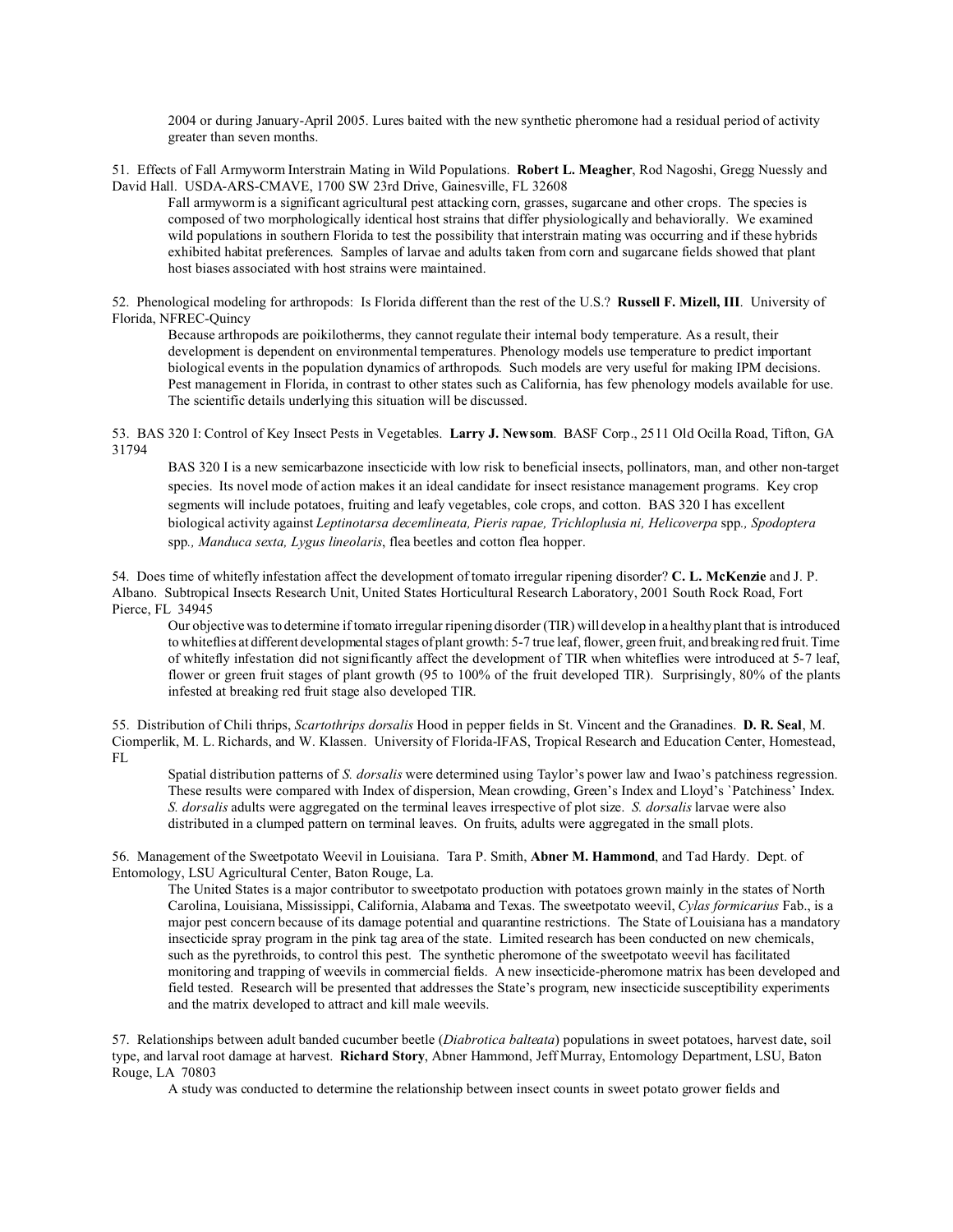subsequent root damage at harvest. The effect of harvest date and soil texture on root damage was also investigated. Growers left an untreated strip (no insecticides) along the side of each field.

Mean *Diabrotica* adult capture through the season was positively correlated with percent rootworm damage in plots (r  $= 0.41$ ). Day of harvest was likewise positively correlated with rootworm damage ( $r = 0.43$ ). A regression analysis predicts percent rootworm damage as a function of mean *Diabrotica* in sweep nets and projected harvest date. Soil organic matter and percent sand, silt, and clay were not correlated with rootworm damage.

58. *Diaprepes, Phytophthora*, and hurricanes: Differential growth and survival of Hamlin orange trees budded to five rootstocks in an experimental grove. **Robin J. Stuart**, Clayton W. McCoy, and William S. Castle

Citrus Research and Education Center, IFAS, University of Florida, Lake Alfred, FL 33850

The Diaprepes root weevil, *Diaprepes abbreviatus* (L.), in combination with *Phytophthora* spp. causes one of the most severe decline syndromes known in Florida citrus. We compared the growth and survival of Hamlin orange trees budded to five rootstocks in an experimental grove near Poinciana, FL. Both DRW and *P. nicotianae* are present and catastrophic tree decline is symptomatic. The results demonstrate the importance of proper rootstock selection and prudent pesticide applications in combating this pest.

## **Author Index to 2005 Annual Meeting Presentations**

| NAME                     | PRESENTATION No. |
|--------------------------|------------------|
| Achor, D.                | DSP-9            |
| Addesso, K.M.            | DSP-1            |
| Albano, J.P.             | 54               |
| Albrecht, U.             | DSP-9            |
| Arévalo, H.A.            | 11               |
| Atkinson, T.H.           | 39               |
| Aubuchon, M.D.           | 12               |
| Bausher, M.              | <b>DSP-15</b>    |
| Bloem, S.                | 3                |
| Boykin, L.               | <b>DSP-19</b>    |
| Boykin, L.M.             | 32               |
| Brambila, J.             | DSP-2            |
| Burgos, M.E.             | DSP-5            |
| Cantliffe, D.J.          | 45               |
| Carpenter, J.E.          | DSP-6, DSP-18, 3 |
| Castle, W.S.             | 58               |
| Cave, R.                 | $DSP-15$         |
| Center, T.D.             | 42               |
| Chaparro, J.X.           | <b>DSP-12</b>    |
| Chavarría-Carvajal, J.A. | <b>DSP-20</b>    |
| Chavez, A.B.             | DSP-3            |
| Cherry, R.H.             | 14               |
| Ciomperlik, M.           | 55               |
| Cleland, C.A.            |                  |
| Cooper, T.               | 2                |
| Cuda, J.P.               | DSP-4, 3, 28     |
| Dang, P.M.               | DSP-10, DSP 12   |
| Davies, K.A.             | 42               |
| Davis, B.J.              | DSP-4            |
| Devlin, D.J.             | 48               |
| Domínguez, O.            | DSP-5            |
| Douglass, P.M.           | 37               |
| Dueben, B.D.             | DSP-6            |
| Eger, J.E.               | 39               |
| Epsky, N.D.              | DSP-6            |
| Escribano, A.            | 46               |
| Flores-Ortega, C.        | $DSP-20$         |
| Flowers, R.W.            | DSP-7            |
| Francis, A.              | 22               |
| Franqui, R.A.            | DSP-20, 47       |
| Fritz, A.                | 32               |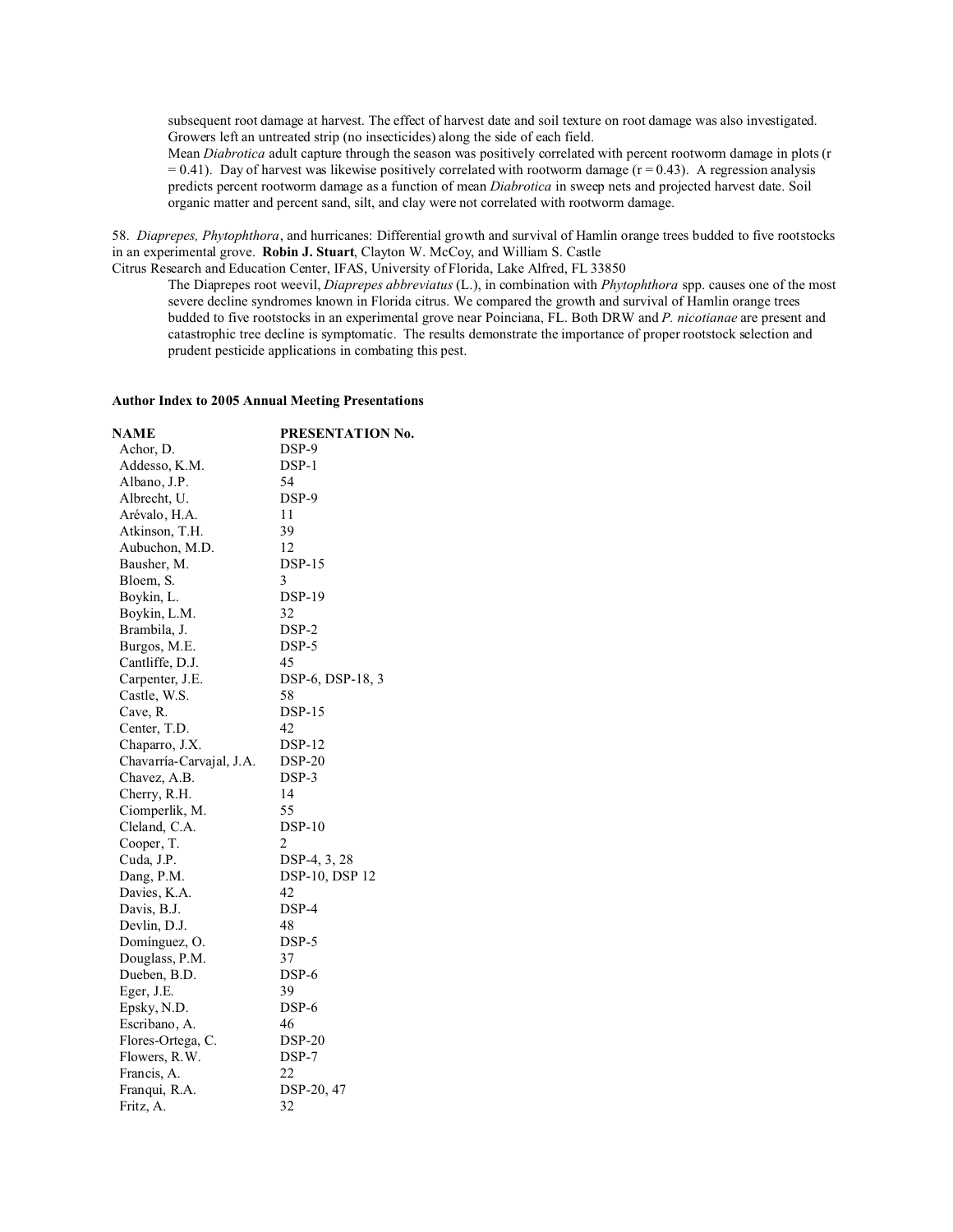| Giblin-Davis, R.M.         | 38, 42                                                       |
|----------------------------|--------------------------------------------------------------|
| Hall, D.G.                 | 32, 50, 51                                                   |
| Hammond, A.M.              | 56, 57                                                       |
| Hardy, T.                  | 56                                                           |
| Haseeb, M.                 | DSP-7                                                        |
| Heath, R.R.                | DSP-6                                                        |
| Hibbard, K.                | 32                                                           |
| Hickey, C.D.               | 23                                                           |
| Hight, S.D.                | $DSP-6, 3$                                                   |
| Howard, F.W.               | 1                                                            |
| Hunnicutt, L.              | DSP-8, DSP-15                                                |
| Hunsberger, A.             | 41                                                           |
| Hunter, W.B.               | DSP-8, DSP-9, DSP-10, DSP-11, DSP-12, DSP-13, DSP-14, DSP-15 |
| Hwang, J.-S.               | 31                                                           |
| Inciarte, E.               | DSP-5                                                        |
| $Jin$ , B.R.               | 31                                                           |
| Kanzaki, N.                | DSP-21, 38                                                   |
| Katsar, C.S.               | DSP-10, DSP-11, DSP-12, DSP-13, DSP-14                       |
| Kelts, C.A.                | 24                                                           |
|                            | 31                                                           |
| Kim, I.<br>Kittayapong, P. | 19                                                           |
|                            |                                                              |
| Klassen, W.                | 55                                                           |
| Koehler, P.                | 20, 21, 27                                                   |
| Lapointe, S.L.             | DSP-11, 50                                                   |
| Lawrence, P.O.             | <b>DSP-22</b>                                                |
| Lee, E.-M.                 | 31                                                           |
| Lee, $L.-C$ .              | 39                                                           |
| Legaspi, J.C.              | 43                                                           |
| Lenis, F.                  | 7                                                            |
| Liburd, O.E.               | 11, 16, 24, 29                                               |
| Mankin, R.                 | 49                                                           |
| Matos, L.F.                | $DSP-22$                                                     |
| McAuslane, H.J.            | DSP-1, 14, 17                                                |
| McCoy, C.W.                | 58                                                           |
| McKenzie, C.L.             | 54                                                           |
| Meagher, R.L., Jr.         | 51, 18                                                       |
| Medal, J.                  | DSP-4                                                        |
| Melius, D.                 | 25                                                           |
| Mensing, R.                | 40                                                           |
| Messenger, M.T.            | 39                                                           |
| Miller, B.                 | DSP-3                                                        |
| Mizell, R.F., III          | 44, 52                                                       |
| Mozoruk, J.                | <b>DSP-15</b>                                                |
| Murray, J.                 | 57                                                           |
| Nagata, R.T.               | 14, 17                                                       |
| Nagle, C.                  | 45                                                           |
| Nagoshi, R.N.              | 18, 51                                                       |
| NcHerne, L.                | 26                                                           |
| Neese, P.A.                | 39                                                           |
| Newsom L.J.                | 53                                                           |
| Nuessly, G.S.              | 17, 51                                                       |
| O'Brien, C.W.              | $DSP-7$                                                      |
| Osborne, L.                | 4                                                            |
| Pereira, R,                | <b>DSP-16</b>                                                |
| Pluke, R.W.H.              | 46                                                           |
| Pratt, P.                  | 42                                                           |
| Price, J.F.                | 45                                                           |
| Purcell, M.F.              | 42                                                           |
|                            |                                                              |
| Ramírez, R.                | DSP-5<br>14                                                  |
| Rangasamy, M.              |                                                              |
| Regalado, R.               | 41                                                           |